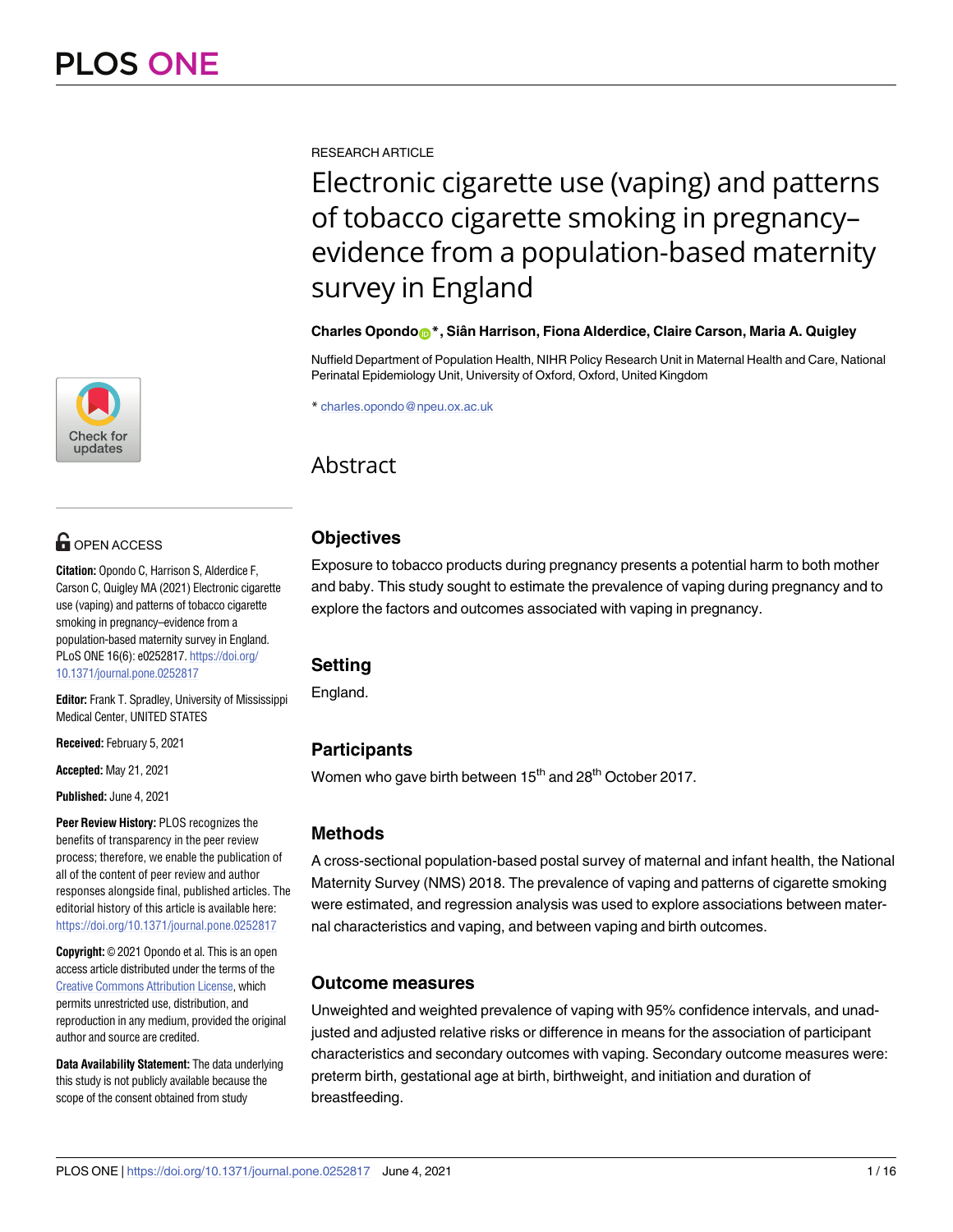<span id="page-1-0"></span>participants restricts our ability to share the data on ethical and legal grounds. There are also third-party restrictions by the Office for National Statistics (ONS). Requests to access birth registration data can be submitted to the ONS at [https://www.ons.](https://www.ons.gov.uk/aboutus/whatwedo/statistics/requestingstatistics/makingarequest) [gov.uk/aboutus/whatwedo/statistics/](https://www.ons.gov.uk/aboutus/whatwedo/statistics/requestingstatistics/makingarequest) [requestingstatistics/makingarequest;](https://www.ons.gov.uk/aboutus/whatwedo/statistics/requestingstatistics/makingarequest) information about the ONS data sharing policy can be found at [https://cy.ons.gov.uk/aboutus/](https://cy.ons.gov.uk/aboutus/transparencyandgovernance/datastrategy/datapolicies/onsresearchanddataaccesspolicy) [transparencyandgovernance/datastrategy/](https://cy.ons.gov.uk/aboutus/transparencyandgovernance/datastrategy/datapolicies/onsresearchanddataaccesspolicy) [datapolicies/onsresearchanddataaccesspolicy.](https://cy.ons.gov.uk/aboutus/transparencyandgovernance/datastrategy/datapolicies/onsresearchanddataaccesspolicy) Requests to carry out further analyses on the data from the national maternity surveys can be submitted to the Director of the NPEU at [general@npeu.ox.ac.uk](mailto:general@npeu.ox.ac.uk). All requests would be subject to the National Perinatal Epidemiology Unit Data Access Policy and may require further regulatory approvals.

**Funding:** This research is funded by the National Institute for Health Research (NIHR) Policy Research Programme, conducted through the Policy Research Unit in Maternal and Neonatal Health and Care, PR-PRU-1217-21202. The views expressed are those of the authors and not necessarily those of the NIHR or the Department of Health and Social Care.

**Competing interests:** All authors have completed the ICMJE uniform disclosure form at [http://www.](http://www.icmje.org/coi_disclosure.pdf) [icmje.org/coi\\_disclosure.pdf](http://www.icmje.org/coi_disclosure.pdf). CO, SH, FA, CC, and MQ: no support from any organisation for the submitted work; no financial relationships with any organisations that might have an interest in the submitted work in the previous three years, no other relationships or activities that could appear to have influenced the submitted work. This does not alter our adherence to PLOS ONE policies on sharing data and materials.

#### **Results**

A total of 4,509 women responded to the survey. The prevalence of vaping in pregnancy was 2.8% (95%CI 2.4% to 3.4%). This varied according to the pattern of cigarette smoking in pregnancy: 0.3% in never-smokers; 3.3% in ex-smokers; 7.7% in pregnancy-inspired quitters; 9.5% in temporary quitters; and 17.7% in persistent smokers. Younger women, unmarried women, women with fewer years of formal education, women living with a smoker, and persistent smokers were more likely to vape, although after adjusting for pattern of cigarette smoking and maternal characteristics, persistent smoking was the only risk factor. We did not find any association between vaping and preterm birth, birthweight, or breastfeeding.

### **Conclusions**

The prevalence of vaping during pregnancy in the NMS 2018 was low overall but much higher in smokers. Smoking was the factor most strongly associated with vaping. Co-occurrence of vaping with persistent smoking has the potential to increase the harms of tobacco exposure in pregnant women and their infants.

### **Introduction**

An estimated six million people die every year as a result of illnesses related to tobacco use [[1](#page-12-0)]. In pregnancy, tobacco use is associated with harms to both mother and baby, such as placental defects, preeclampsia, stillbirth, preterm birth, low birthweight, sudden infant death, and foetal and infant developmental deficits  $[2-4]$ . Tobacco control is therefore a key global health priority. Following a landmark international agreement [\[5\]](#page-13-0), several countries have taken steps towards controlling tobacco use. Consequently the prevalence of cigarette smoking in the general population, which had been increasing through the 1970s and peaking in the mid 1980s [\[6](#page-13-0)], has gradually declined in most countries between 1990 and 2015 [\[7–10\]](#page-13-0) and is projected to decline further for at least another decade beyond that [\[11\]](#page-13-0).

The advent of electronic cigarettes–also referred to as e-cigarettes or vaping devices–raises a risk of reversing these important public health gains. Commercially-viable vaping devices began to appear in the mid-2000s, with early models being offered for sale in China in 2004 [\[12\]](#page-13-0). Marketed as safer alternatives to conventional smoking [\[13\]](#page-13-0) and a useful tool to quit cigarette smoking [[14](#page-13-0)], vaping devices became available more widely in the rest of Asia, Europe and the US during the late 2000s. Over the next decade the prevalence of vaping continued to increase globally, followed by reports of morbidity and mortality attributed to vaping [[15–18\]](#page-13-0).

In the UK, data from the Office for National Statistics (ONS) show that while the proportion of current cigarette smokers in all four countries of the UK fell from 20.2% in 2011 to 14.7% in 2018 [\[19\]](#page-13-0), there was a steady increase in the proportion of individuals who reported using vaping devices, from 3.7% in 2014 to 6.3% in 2018. These data also shed some insights into patterns of smoking and vaping across different demographic characteristics. For example, they show that despite the trend of a decline over the period covered, cigarette smoking was most prevalent among individuals aged 25 to 34 years–the peak reproductive age-group– whereas vaping was most prevalent among 35- to 49-year-olds, and that both cigarette smoking and vaping were more prevalent among men than women. Smoking [\[19\]](#page-13-0) and vaping [\[20\]](#page-13-0) were also most prevalent in the routine and manual occupation group compared to the managerial group. Across ethnic groups smoking was least prevalent among Chinese respondents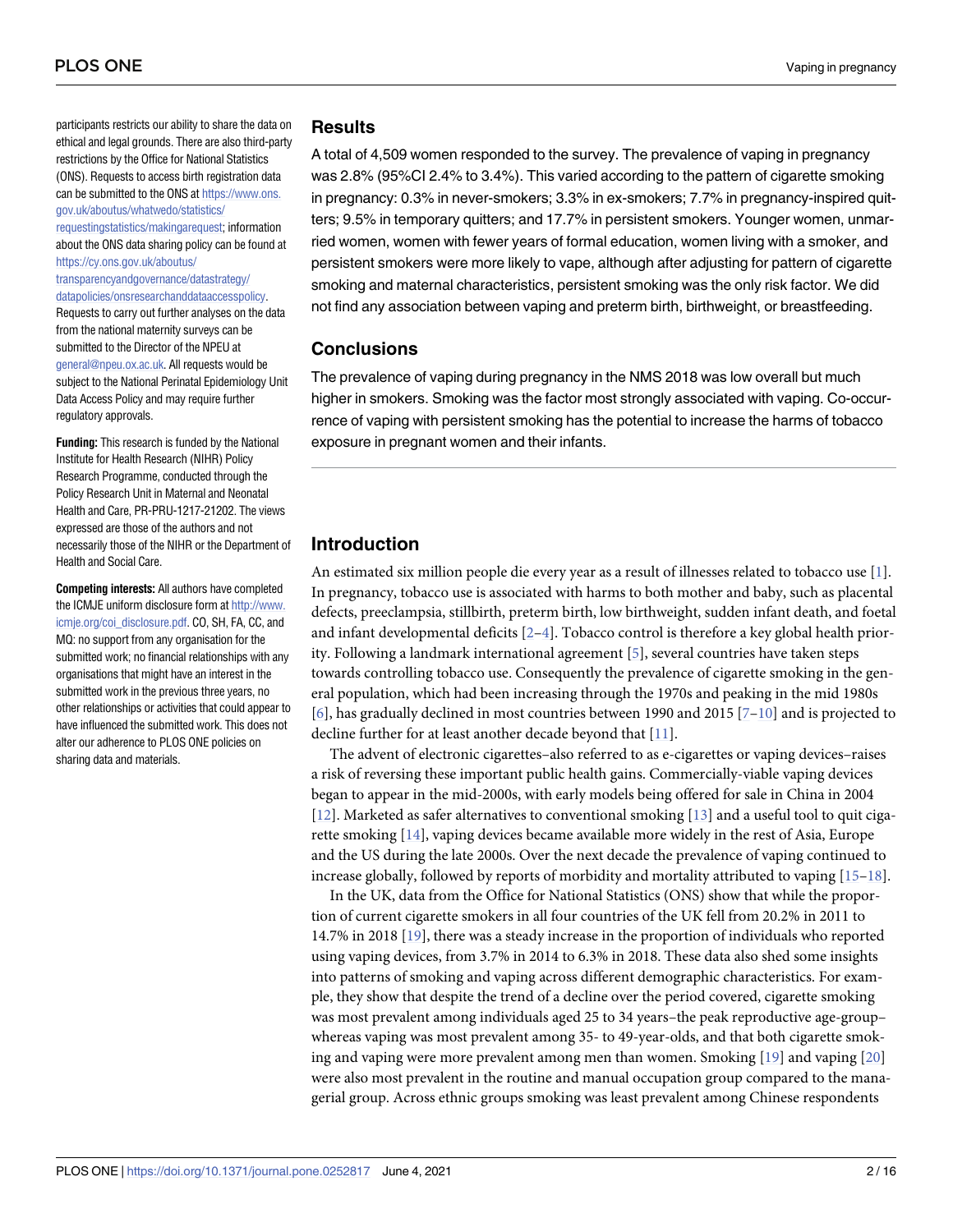<span id="page-2-0"></span>and most prevalent in the mixed ethnic group [[19](#page-13-0)], but no information on patterns of vaping across ethnic groups was available.

For pregnant women who smoke, vaping has been promoted as part of a harm-reduction strategy with the objective of reducing or eliminating tobacco use  $[14]$  $[14]$  $[14]$ . However, there remains a dearth of information on the nature and extent of vaping in pregnancy such as would be useful both to health policymakers to inform guidelines on care during pregnancy and to women planning a pregnancy. A recent systematic review explored studies on prevalence, patterns, reasons and health effects of vaping in pregnancy [[21](#page-13-0)]. The review found four studies–all conducted in the US–estimating the prevalence of vaping as between 1.2% and 7.0%. The review also found three studies exploring the effect of vaping on birth outcomes. Two of the studies were based on the same sample, and they explored the association with small-for-gestational age [[22](#page-13-0), [23](#page-13-0)] while the third study explored associations with birthweight, gestational age, Apgar scores, and breastfeeding at discharge [[24](#page-14-0)]. All three studies were relatively small: two of them were based on the same US sample of 248 women while the third surveyed 449 women in Ireland.

Our study therefore aimed to estimate the prevalence of vaping during pregnancy, and to explore the factors and outcomes associated with vaping in a population-based sample of women giving birth in England.

#### **Methods**

#### **Study design**

This study was a cross-sectional population-based survey.

#### **Data sources and acquisition**

Data for this study came from the National Maternity Survey (NMS) 2018 [[25](#page-14-0)]. The NMS 2018 was the latest in a series of postal surveys of maternal and infant health and care which are periodically conducted in England by the National Perinatal Epidemiology Unit (NPEU) [\[26–29\]](#page-14-0).

The Office for National Statistics (ONS) identified, from the birth registration data, a random sample of women who had recently had a baby. Women were eligible for selection if they were aged 16 years or older, were living in England at the time of the birth of their baby, and their baby had been born between  $15<sup>th</sup>$  and  $28<sup>th</sup>$  of October 2017. Women who had had multiple births (e.g. twins) were also included but only asked about their first-born baby. Women were excluded if their baby had died at any time between birth and the time of sampling.

Eligible women were sent a pre-notification card in March 2018 by the ONS to inform them of their selection for the survey and to ask them to look out for the survey questionnaire. The card included contact details and a website address for the study. In April 2018 when the women's babies were around six months old, the ONS sent out survey questionnaires to these women, with return envelopes addressed to the NPEU. A participant information leaflet was enclosed with the questionnaire, which provided detailed information about the study including consent procedures and how the responses from participants would be used. Reminder notifications were sent in May and June 2018 to women who had not responded to initial contacts. Completion and return or submission of a postal or online questionnaire was taken as implicit consent to participate in the study; this approach to obtaining consent was reviewed and approved by the ethics committee. Details about the full methods, content, scope and findings of the NMS are available elsewhere [\[25\]](#page-14-0).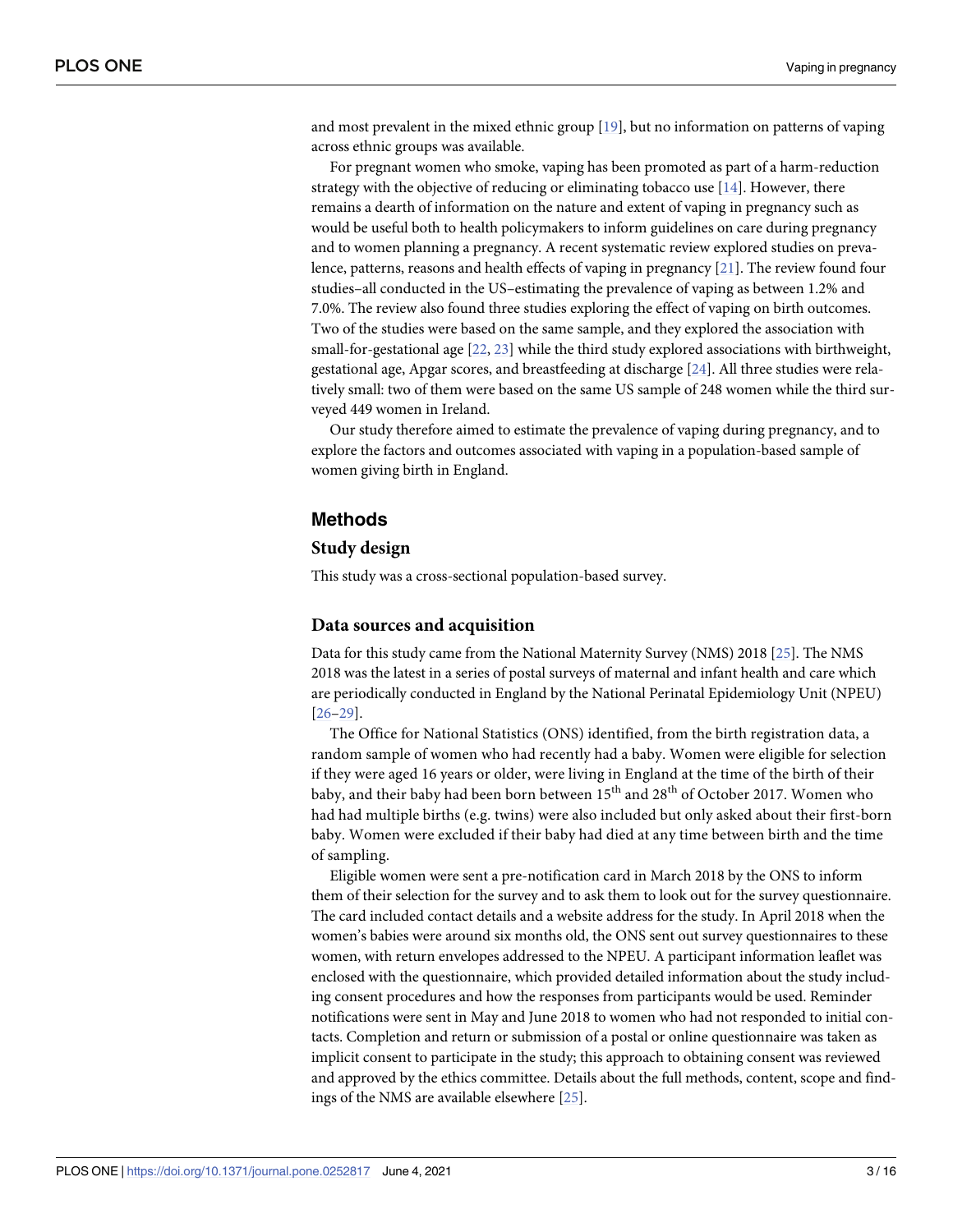#### <span id="page-3-0"></span>**Outcomes, explanatory variables, and covariates**

The NMS 2018 questionnaire–You & Your Baby–was divided into several sections, starting with 'your pregnancy' and 'your labour and the birth of your baby' and ending with some more general sections including 'your lifestyle'. The lifestyle section included questions on smoking adapted from the Infant Feeding Survey 2010 [\[30](#page-14-0)] with additional questions to elicit further details about smoking at different times in the perinatal period. The questions about vaping were adapted from the Opinions and Lifestyle Survey [[31](#page-14-0)] which is published regularly by the ONS. Women were asked about their use of electronic cigarettes or vaping devices since becoming aware of the pregnancy. For vaping, women were asked: "*Did you use an electronic cigarette or vaping device after you found out you were pregnant*?" For smoking, women were asked: "*Did you smoke tobacco cigarettes after you found out you were pregnant*?" Additionally, they were asked how often they smoked during the three months before they became pregnant, during each of the trimesters of their pregnancy, three months, and six months after the birth of their baby (Fig 1). Response categories were 'daily', 'less than daily but at least once a week', 'less than weekly but at least once a month', 'less than monthly' and 'not at all'.

Women's sociodemographic characteristics, including age, country of birth, level of educa-tion, area deprivation measured using the index of multiple deprivation (IMD) [\[32,](#page-14-0) [33\]](#page-14-0), ethnic group, parity (defined as whether a woman had had a baby previously or not), and whether they were living with their partner at the time of the birth, were available from the NMS data. Information about other circumstances before and during pregnancy, which may have plausibly been related to vaping or smoking status–based on literature–were also available from the NMS data. These pregnancy-related factors included: receiving help and support from partners, relatives, or friends; living with a smoker; whether the pregnancy was planned; and reaction to pregnancy. Birth outcomes were also collected in the survey questionnaire. They included: preterm birth defined as a birth occurring before 37 complete weeks of gestation; gestational age at birth; birthweight; initiation of breastfeeding; and duration of breastfeeding. Observations with birthweights below 500g or above 5,500g or gestational age below 23 weeks or above 43 weeks were excluded from all analyses.



t Majority of women responded 6 to 9 months post-pregnancy even though question asked about current smoking at the 6 month postpartum time-point

**Fig 1. Timeline of when the factors explored in this analysis relate to.**

<https://doi.org/10.1371/journal.pone.0252817.g001>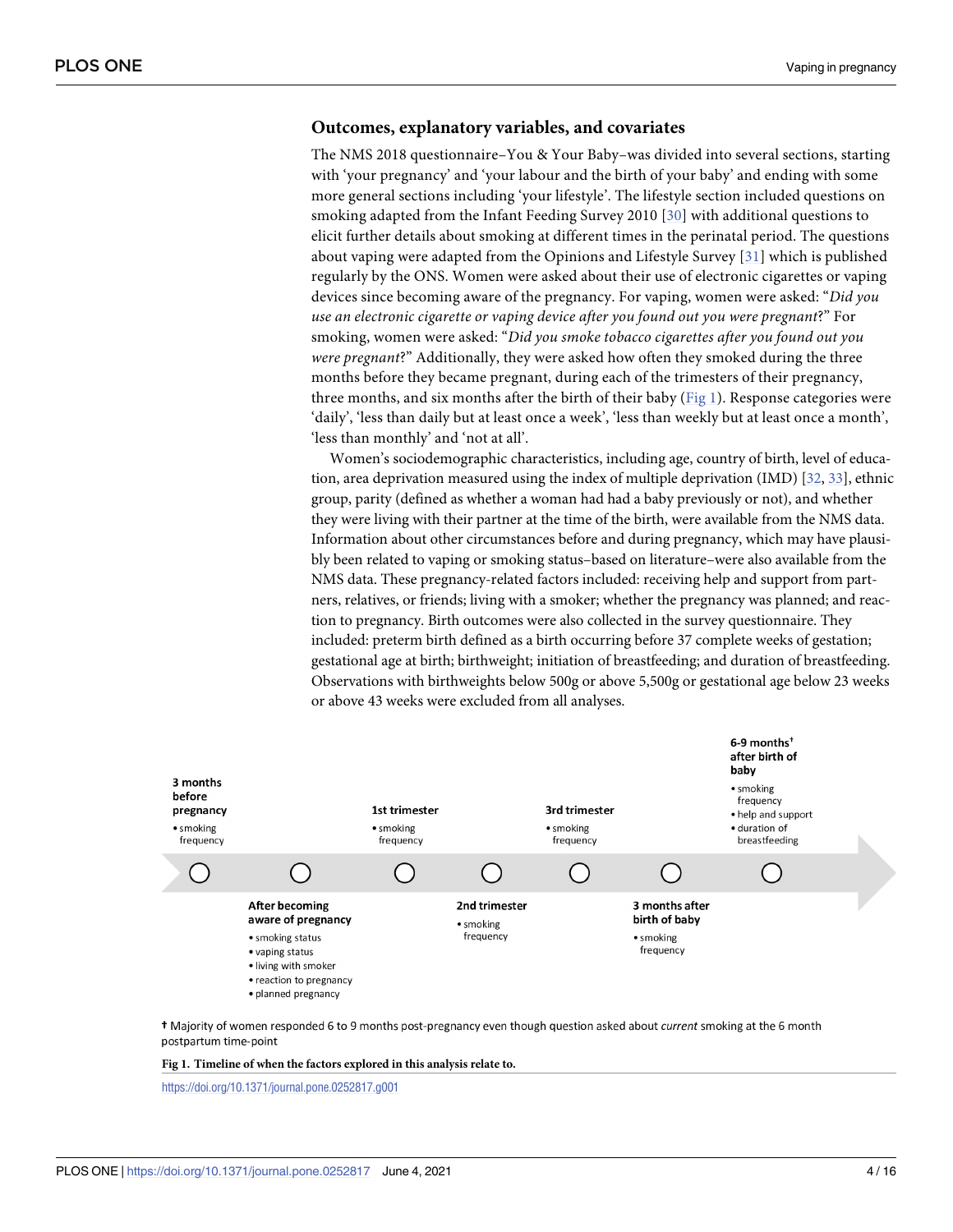#### <span id="page-4-0"></span>**Sample size**

The number of women to be included in the NMS 2018 was based on observations from a pilot study conducted in 2017 [[34](#page-14-0)] which had a response rate of 32%. It was determined that 16,000 women would need to be invited to get responses from 5,120 women if the same response rate was observed in the NMS 2018, or 4,800 women if the response rate was equal to the 30% observed among women who were six months post-partum in the pilot study. A sample of 4,800 women would give at least 90% power to estimate a prevalence of vaping between 2.3% and 4% at the 5% level of statistical significance.

#### **Analysis**

Characteristics of women according to vaping status were summarised using counts and proportions of categorical variables, and means and standard deviations of continuous variables. Where necessary, in categorical variables such as ethnicity where there were small numbers of observations in some groups, larger and more broadly defined groups were created by collapsing similar groups together.

A confirmatory latent class analysis (LCA) was conducted to group women according to their patterns of smoking in pregnancy based on their responses to the question about their frequency of smoking before, during and after their pregnancy. The LCA was constrained to identify five latent classes following a previous study which explored longitudinal patterns of smoking during the pre-conception, pregnancy and postnatal period in the same population [\[35\]](#page-14-0). Latent classes were identified using a generalised structural equation model with Poisson distributed self-reported unweighted smoking frequencies. The LCA-predicted smoking classes were then plotted against observed unweighted smoking frequencies to facilitate their interpretation.

The association between women's sociodemographic characteristics and vaping was explored using binomial regression models which estimated the magnitude of association as risk ratios. First, risk ratios for the crude association between each characteristic and vaping were estimated. Next, risk ratios adjusting for the smoking patterns identified in the LCA were estimated, followed by risk ratios adjusting for sociodemographic characteristics for which there was evidence of a crude association with vaping. Lastly, risk ratios further adjusting for smoking patterns identified in the LCA in addition to sociodemographic characteristics which remained associated with vaping after partial adjustment were estimated. The association between vaping and birth outcomes was also explored using the same modelling strategy, with binomial regression for preterm birth, breastfeeding initiation and breastfeeding at 8 weeks, and linear regression for birth weight and gestational age at birth. All analyses were weighted for factors associated with non-response. Weighting ensured that each observation's contribution to overall estimates was appropriately proportional to the representation of their set of characteristics in the sample relative to the national population. Weights were derived using data provided by ONS on responders and non-responders on age, country of birth, IMD, parity, marital status at birth registration, and region of residence. Details of the calculation of weights are described elsewhere [[36](#page-14-0)]. All analyses were conducted using Stata v15.

#### **Ethical approval**

Our institutional Clinical Trials and Research Governance team recommended that we apply for ethical approval through an NHS Research and Ethics Committee (REC). We applied to the NRES Committee for London Bloomsbury, which was holding the next available meeting, and our study was approved (REC reference 18/LO/0271) on 22<sup>nd</sup> February 2018.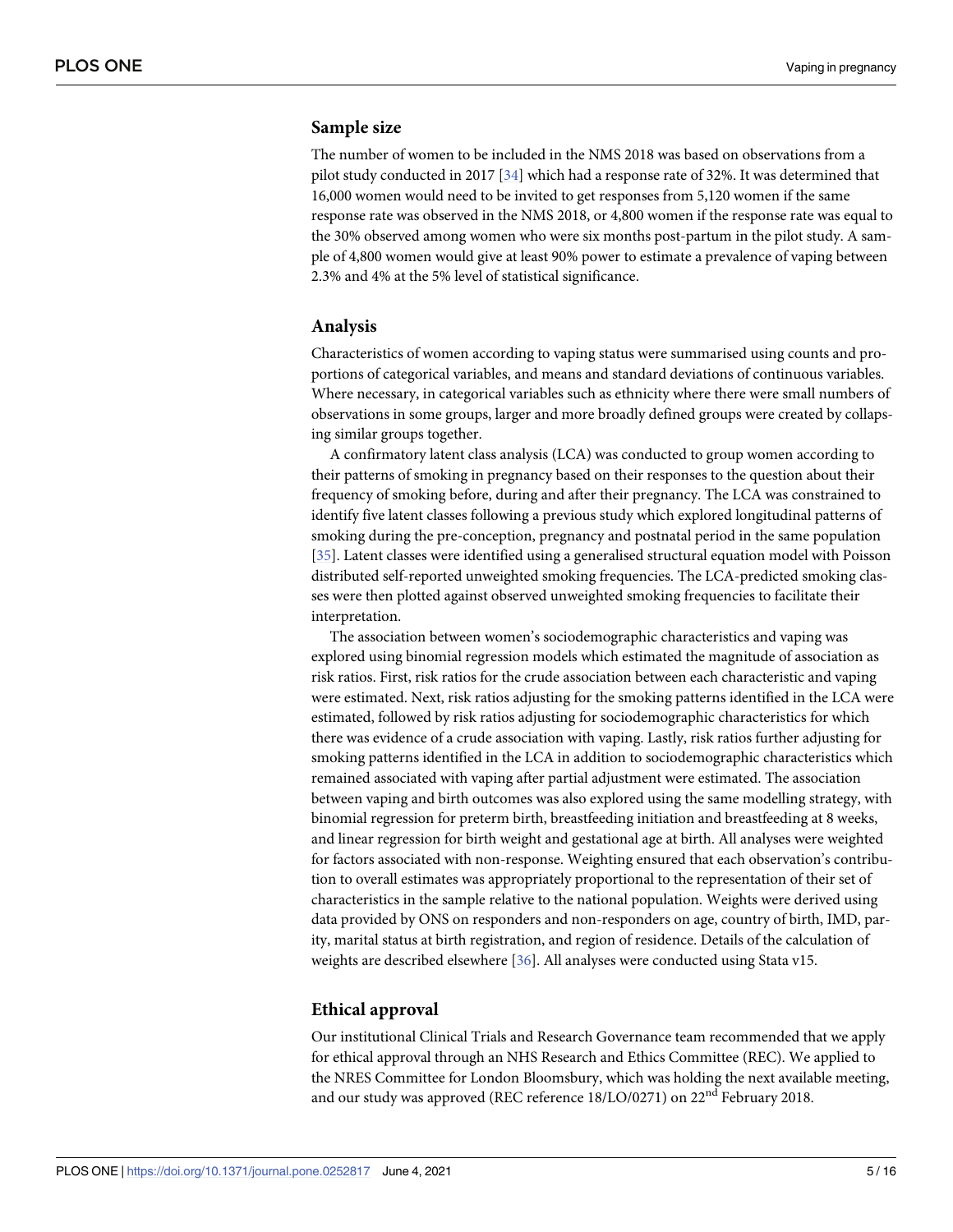#### <span id="page-5-0"></span>**Patient and public involvement**

The research process for the 2018 NMS actively involved patients and the public in the design of the methods, study material, and in the dissemination of survey findings. In addition, the 2018 NMS was based on earlier NMS, which have all relied on extensive patient and public involvement (PPI), and user input from groups such as the National Childbirth Trust.

#### **Results**

#### **Sample characteristics**

A total of 4,509 women completed the NMS 2018, a response rate of 29%. Of these, 88 women did not respond to the question about vaping since becoming aware of the pregnancy, leaving 4,421 women eligible for inclusion in the analysis. The characteristics of the eligible women are summarised in [Table](#page-6-0) 1. The mean age of women was 31 years. Most women were living with a partner, UK-born and of White British ethnicity, were aged 19 or more when they left full-time education, and were having their first baby. Disproportionately more women were from less deprived areas, with just under 16% coming from the most deprived neighbourhoods. We therefore report estimates weighted for the observed response pattern to ensure representativeness of the true distribution of women's characteristics in the population. Due to expectedly high correlation between country of birth and ethnicity (polychoric correlation coefficient -0.80, p-value *<*0.001), better completeness of country of birth data from the ONS, and small counts in some ethnicity categories, ethnicity was excluded from further analysis.

#### **Vaping in pregnancy**

The weighted prevalence of vaping after becoming aware of pregnancy was 2.8% (95%CI 2.4% to 3.4%). Older women, women living with their partners, and women living in less deprived areas reported lower prevalence of vaping; women born in the UK and women who left fulltime education earlier reported higher prevalence of vaping ([Table](#page-7-0) 2). After partial adjustment for all maternal characteristics associated with vaping, only age of woman, country of birth, education and IMD were associated with vaping in pregnancy.

#### **Cigarette smoking in pregnancy**

Of the 4,421 women in the analysis, the pattern of cigarette smoking by 24 women could not be determined due to incomplete data on smoking frequency. Among the remaining 4,397 women, the majority, 2,942 (65.3%) reported never smoking at any time in the period between three months pre-pregnancy and six months after having their baby. Among those who smoked, four groups defined by distinct patterns of smoking frequency were identified in the latent class analysis ([Fig](#page-8-0) 2). One group included women who had previously smoked but mostly reported not smoking at all during this period; these women were described as 'exsmokers' and comprised 17.6% of the women. The second group included women who had smoked almost daily in the three months before their pregnancy but reduced their frequency of smoking to nearly non-smoking in the first to third trimester, resuming their original frequency of smoking after the birth of their baby; these women were described as 'temporary quitters'; 4.0% of women were in this group. A related, slightly larger group of women (6.2%) maintained their reduced frequency of smoking even after the birth of their baby; they were described as 'pregnancy-inspired quitters'. The fourth group, comprising 6.8% of the sample, continued smoking daily at nearly the same frequency as they did three months before becoming pregnant; these women were described as 'persistent smokers'.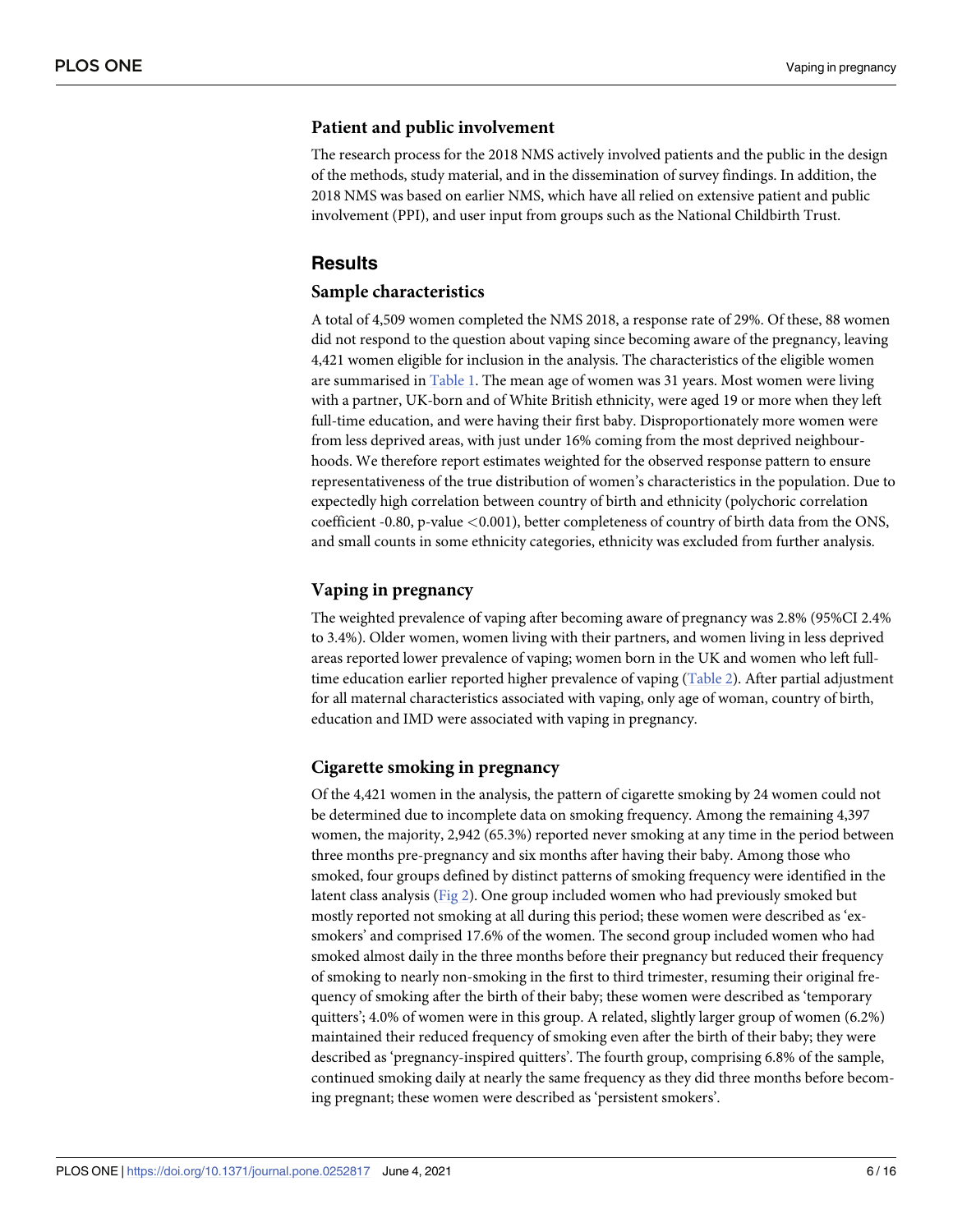<span id="page-6-0"></span>

| Characteristic                                                           | $n = 4,421$  |
|--------------------------------------------------------------------------|--------------|
| Age of woman in years, mean <sup>2</sup> (SD <sup>2</sup> )              | 30.8(5.6)    |
| Age when left full-time education, $n^1$ (% <sup>2</sup> )               |              |
| 16 years or less                                                         | 479 (14.6)   |
| 17 to 18 years                                                           | 1,033(26.3)  |
| 19 years or more                                                         | 2,867 (59.1) |
| Unknown                                                                  | 42(0.9)      |
| Country of birth, $n^1$ (% <sup>2</sup> )                                |              |
| Non-UK                                                                   | 1,009(29.0)  |
| UK                                                                       | 3,412 (71.0) |
| Ethnicity, $n^1$ (% <sup>2</sup> )                                       |              |
| White British                                                            | 3,245 (67.2) |
| White Other                                                              | 474 (11.0)   |
| Indian, Pakistani, Bangladeshi                                           | 213(7.2)     |
| Black Caribbean, Black African                                           | 88 (3.5)     |
| Mixed and other, including Chinese                                       | 262(7.2)     |
| Not stated or missing                                                    | 139(4.0)     |
| Index of multiple deprivation (IMD), $n^1$ (% <sup>2</sup> )             |              |
| 1 (most deprived)                                                        | 693 (27.0)   |
| $\overline{2}$                                                           | 852 (22.2)   |
| 3                                                                        | 929 (18.5)   |
| $\overline{4}$                                                           | 981 (17.0)   |
| 5 (least deprived)                                                       | 966 (15.3)   |
| Living with partner, $n^1$ (% <sup>2</sup> )                             |              |
| No                                                                       | 313 (15.5)   |
| Yes                                                                      | 4,108 (84.5) |
| Parity, $n^1$ (% <sup>2</sup> )                                          |              |
| Primiparous                                                              | 2,284 (51.7) |
| Multiparous                                                              | 2,137 (48.3) |
| Smoking cigarettes after awareness of pregnancy, $n^1$ (% <sup>2</sup> ) |              |
| No                                                                       | 4,167 (91.4) |
| Yes                                                                      | 254(8.6)     |
| Vaping after awareness of pregnancy, $n^1$ (% <sup>2</sup> )             |              |
| No                                                                       | 4,322 (97.2) |
| Yes                                                                      | 99(2.8)      |

| Table 1. Characteristics of women in the sample. |  |  |  |  |
|--------------------------------------------------|--|--|--|--|
|--------------------------------------------------|--|--|--|--|

<https://doi.org/10.1371/journal.pone.0252817.t001>

### **Associations between vaping with cigarette smoking and pregnancy-related factors**

There was a trend of increasing prevalence of vaping with increased frequency of smoking [\(Table](#page-7-0) 2). In the unadjusted model, compared to ex-smokers, never-smokers were 91% less likely to vape (RR 0.09, 95%CI 0.04 to 0.20). All other groups were more likely to vape than exsmokers: pregnancy-inspired quitters were 2.40 times more likely to vape (95%CI 1.37 to 4.20), temporary quitters were 2.91 times more likely to vape (95%CI 1.60 to 5.28), and persistent smokers were 5.47 times more likely to vape (95% CI 3.47 to 8.62). The pattern of smoking in pregnancy fully explained all associations between maternal characteristics and vaping. The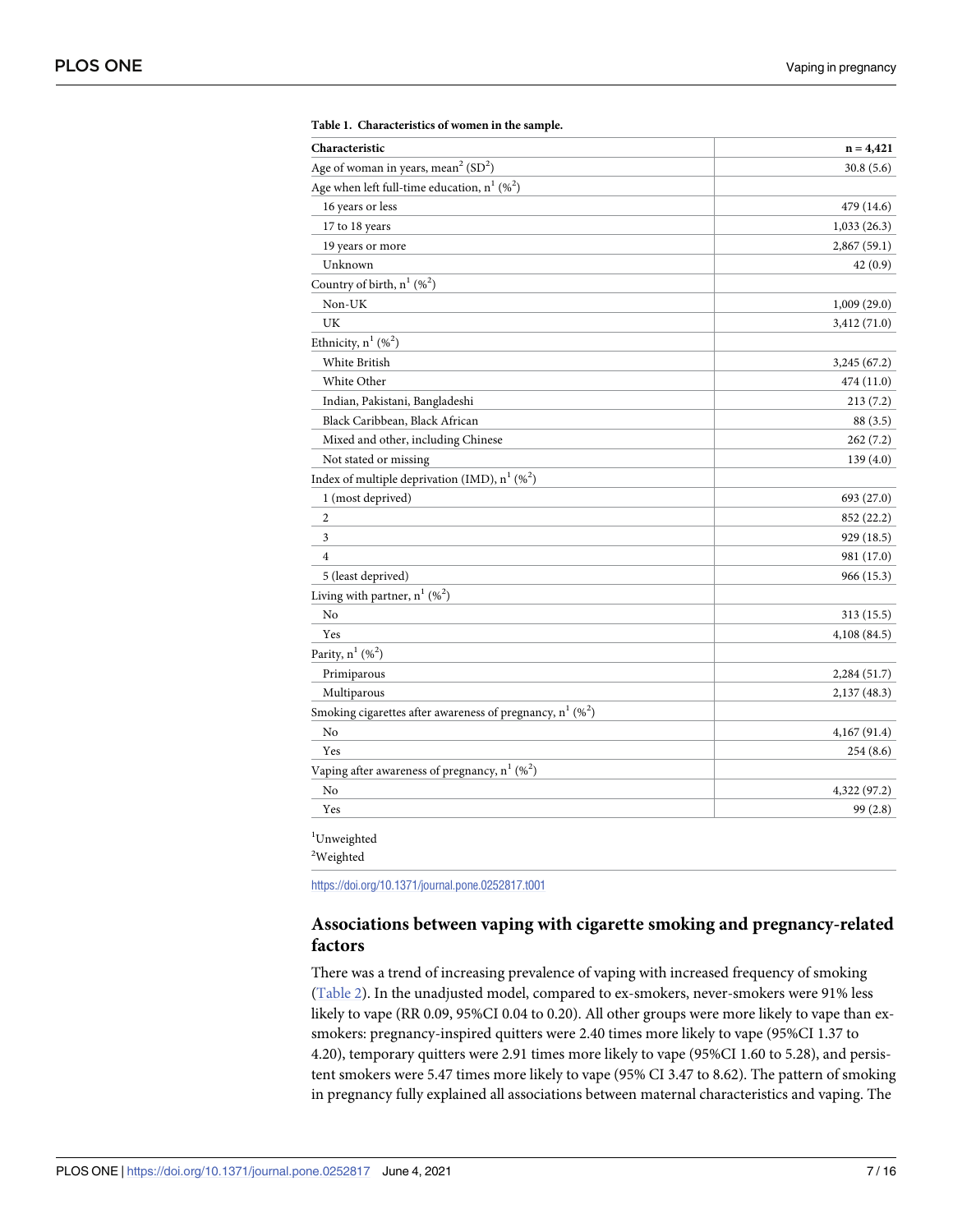#### <span id="page-7-0"></span>**[Table](#page-5-0) 2. Characteristics associated with vaping in pregnancy.**

| Characteristics                        | Vaping/<br>Total <sup>1</sup> | Proportion vaping<br>$(%)^2$ | Unadjusted                 |         | <b>Adjusted for smoking</b><br>pattern only |                          | <b>Adjusted for</b><br>sociodemographic<br>characteristics only <sup>3</sup> |         | <b>Adjusted for smoking</b><br>pattern and<br>sociodemographic<br>characteristics <sup>4</sup> |         |
|----------------------------------------|-------------------------------|------------------------------|----------------------------|---------|---------------------------------------------|--------------------------|------------------------------------------------------------------------------|---------|------------------------------------------------------------------------------------------------|---------|
|                                        |                               |                              | Risk ratio (95%<br>$CI)^2$ | p-value | Risk ratio (95%<br>$\text{CI}$ <sup>2</sup> | p-value                  | Risk ratio (95%<br>$\text{CI}$ <sup>2</sup>                                  | p-value | Risk ratio (95%<br>$\text{CI}$ <sup>2</sup>                                                    | p-value |
| Age of woman, per year                 | $\overline{\phantom{a}}$      | $\overline{\phantom{0}}$     | 0.91 (0.88 to<br>0.94)     | < 0.001 | 0.97 (0.94 to<br>1.00)                      | 0.081                    | 0.94 (0.91 to<br>0.98)                                                       | 0.001   | 0.98 (0.95 to<br>1.01)                                                                         | 0.133   |
| Age when left full-time<br>education   |                               |                              |                            |         |                                             |                          |                                                                              |         |                                                                                                |         |
| 16 years or less                       | 25/479                        | 5.30                         | 3.02 (1.95 to<br>4.67)     | < 0.001 | $1.01$ (0.65 to<br>1.57)                    | 0.936                    | 1.83 (1.15 to<br>2.92)                                                       | 0.029   | 0.92(0.58)<br>1.44)                                                                            | 0.915   |
| 17 to 18 years                         | 32/1,033                      | 4.00                         | 2.28 (1.52 to<br>3.41)     |         | 1.07 (0.72 to<br>1.59)                      |                          | 1.55(1.01)<br>2.36)                                                          |         | 0.99 (0.66 to<br>1.49)                                                                         |         |
| 19 years or more                       | 41/2,867                      | 1.76                         | ref.                       |         | ref.                                        |                          | ref.                                                                         |         | ref.                                                                                           |         |
| Country of birth                       |                               |                              |                            |         |                                             |                          |                                                                              |         |                                                                                                |         |
| Non-UK                                 | 11/1,009                      | 1.21                         | ref.                       | < 0.001 | ref.                                        |                          | ref.                                                                         | 0.003   | ref.                                                                                           | 0.352   |
| UK                                     | 88/3,412                      | 3.51                         | 2.90 (1.71 to<br>4.92)     |         | 1.33 (0.79 to 2.23                          | 0.282                    | 2.32 (1.34 to<br>4.01)                                                       |         | 1.28 (0.76 to<br>2.17)                                                                         |         |
| Index of multiple deprivation<br>(IMD) |                               |                              |                            |         |                                             |                          |                                                                              |         |                                                                                                |         |
| 1 (most deprived)                      | 28/693                        | 4.60                         | 2.19 (1.23 to<br>3.90)     | 0.001   | 1.10(0.61)<br>1.98)                         | 0.389                    | 1.75 (0.94 to<br>3.25)                                                       | 0.039   | $1.06(0.59)$ to<br>1.92)                                                                       | 0.648   |
| $\overline{2}$                         | 18/852                        | 2.32                         | $1.11(0.57)$ to<br>2.13)   |         | 0.74 (0.39 to<br>1.42)                      |                          | 0.99 (0.50 to<br>1.95)                                                       |         | 0.76(0.40)<br>1.45)                                                                            |         |
| 3                                      | 16/929                        | 2.20                         | $1.05(0.53)$ to<br>2.09)   |         | 0.77 (0.39 to<br>1.51)                      |                          | 0.95 (0.47 to<br>1.91)                                                       |         | 0.78(0.40)<br>1.53)                                                                            |         |
| 4                                      | 18/981                        | 2.09                         | 0.99 (0.49 to<br>2.02)     |         | $0.80$ (0.40 to<br>1.60)                    |                          | 0.91 (0.44 to<br>1.87)                                                       |         | 0.80(0.40)<br>1.61)                                                                            |         |
| 5 (least deprived)                     | 19/966                        | 2.10                         | ref.                       |         | ref.                                        |                          | ref.                                                                         |         | ref.                                                                                           |         |
| Living with partner                    |                               |                              |                            |         |                                             |                          |                                                                              |         |                                                                                                |         |
| No                                     | 13/313                        | 4.83                         | ref.                       | 0.001   | ref.                                        | 0.193                    | ref.                                                                         | 0.976   |                                                                                                |         |
| Yes                                    | 86/4,108                      | 2.47                         | 0.51(0.35)<br>0.76)        |         | 1.30 (0.88 to<br>1.92)                      |                          | 0.99 (0.65 to<br>1.51)                                                       |         |                                                                                                |         |
| Parity                                 |                               |                              |                            |         |                                             |                          |                                                                              |         |                                                                                                |         |
| Primiparous                            | 49/2,284                      | 2.53                         | ref.                       | 0.292   |                                             |                          |                                                                              |         |                                                                                                |         |
| Multiparous                            | 50/2,137                      | 3.07                         | 1.21(0.85)<br>1.73)        |         |                                             |                          |                                                                              |         |                                                                                                |         |
| Smoking pattern                        |                               |                              |                            |         |                                             |                          |                                                                              |         |                                                                                                |         |
| Never-smoker                           | 5/2,942                       | 0.30                         | 0.09(0.04)<br>0.20)        | < 0.001 |                                             | $\overline{\phantom{0}}$ | $\overline{\phantom{0}}$                                                     | L,      | 0.09(0.04)<br>0.20)                                                                            | < 0.001 |
| Ex-smoker                              | 22/880                        | 3.33                         | ref.                       |         |                                             |                          |                                                                              |         | ref.                                                                                           |         |
| Pregnancy-inspired quitter             | 21/246                        | 7.65                         | 2.40 (1.37 to<br>4.20)     |         |                                             |                          |                                                                              |         | 2.16 (1.22 to<br>3.84)                                                                         |         |
| Temporary quitter                      | 13/137                        | 9.48                         | $2.91(1.60)$ to<br>5.28)   |         |                                             |                          |                                                                              |         | 2.51 (1.35 to<br>4.66)                                                                         |         |
| Persistent smoker                      | 37/192                        | 17.73                        | 5.47 (3.47 to<br>8.62)     |         |                                             |                          |                                                                              |         | 4.49 (2.71 to<br>7.45)                                                                         |         |

<sup>1</sup>Unweighted

2 Weighted

<sup>3</sup>Adjusting for sociodemographic characteristics (age of woman, country of birth, education, IMD quintile and living with partner) for which there is some evidence of unadjusted association with vaping

4 Adjusting for smoking pattern in pregnancy, in addition to age of woman, country of birth, education and IMD quintile which are still associated with vaping after adjustment for sociodemographic characteristics only

Adjusted estimates are not reported if there is no evidence of association in the unadjusted or adjusted estimate in the previous step of sequential adjustment

<https://doi.org/10.1371/journal.pone.0252817.t002>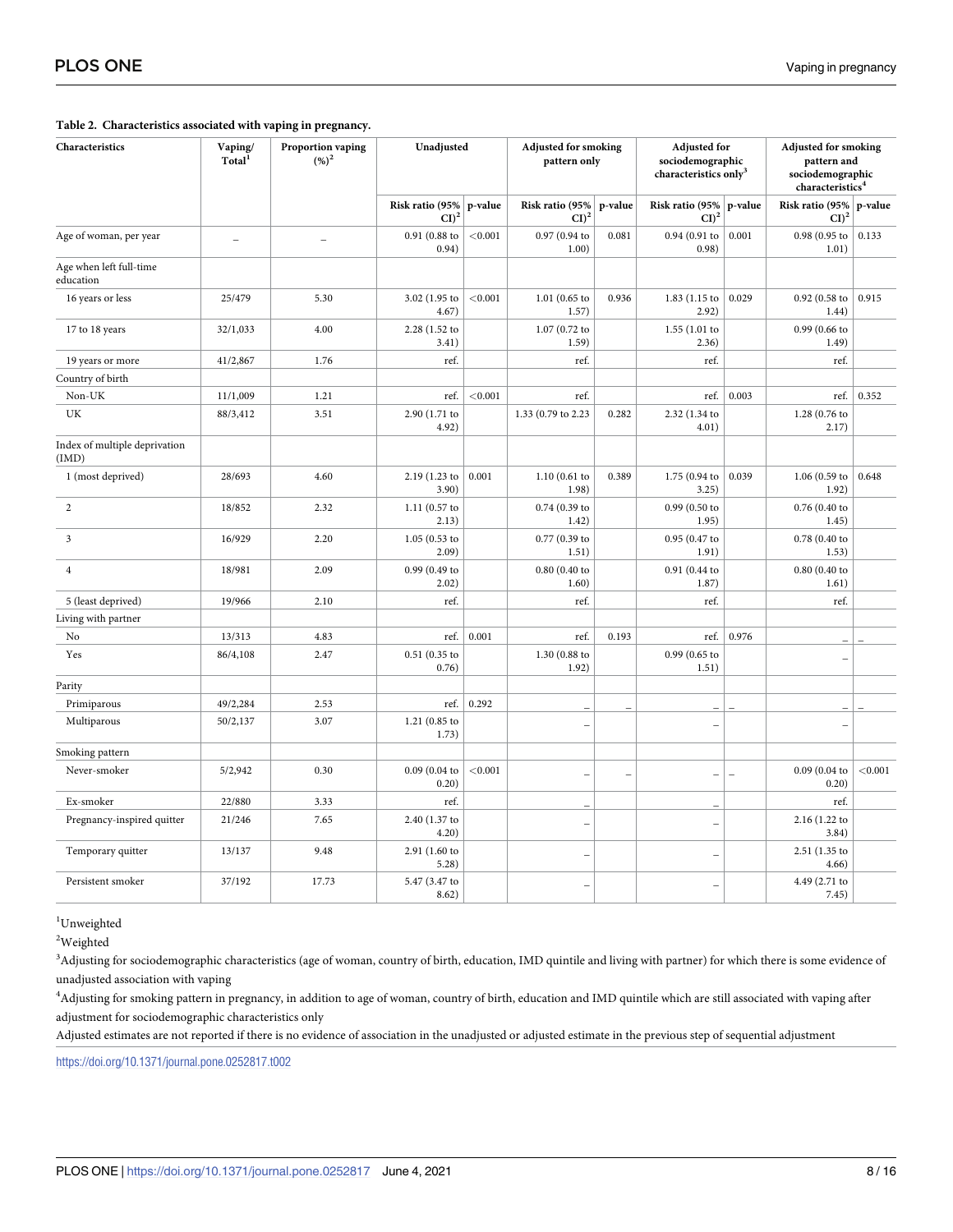<span id="page-8-0"></span>

**[Fig](#page-5-0) 2. Latent class analysis of patterns of smoking frequency in pregnancy.** <https://doi.org/10.1371/journal.pone.0252817.g002>

model adjusting for sociodemographic characteristics only estimated that compared to exsmokers, never-smokers were 91% less likely to vape (RR 0.09, 95%CI 0.04 to 0.20); pregnancy-inspired quitters were 2.16 times more likely to vape (95%CI 1.22 to 3.84); temporary quitters were 2.51 times more likely to vape (95%CI 1.35 to 4.66); and persistent smokers 4.49 times more likely to vape (95%CI 2.71 to 7.45).

Pregnancy related factors including living with a smoker, unplanned pregnancy, and a neutral or negative reaction to pregnancy were associated with higher prevalence of vaping [\(Table](#page-9-0) 3). After adjustment for other sociodemographic factors associated with vaping, only living with a smoker appeared to be associated with increased prevalence of vaping. However, once adjusted for the pattern of smoking in pregnancy, all associations between pregnancyrelated factors and vaping were fully explained.

#### **Associations between vaping and birth outcomes and breastfeeding**

Vaping was associated with 12% relative reduction in initiation of breastfeeding (crude RR 0.88, 95%CI 0.79 to 0.97) and 33% relative reduction in breastfeeding for at least eight weeks (crude RR 0.67, 95%CI 0.53 to 0.81), but was not associated with differences in birthweight, gestational age, or the risk of preterm birth [\(Table](#page-9-0) 4). After adjustment for age of woman, country of birth, education and IMD only, the pattern of smoking only, or both sets of variables, there was no evidence of association with initiation of breastfeeding or breastfeeding for at least eight weeks.

#### **Discussion**

We used a population-based sample of women who gave birth in England in October 2017 to describe vaping across individual-level characteristics and its associations with birth outcomes and breastfeeding. Recognising the links between vaping and cigarette smoking, we further sought to control for women's patterns of cigarette smoking immediately before, during and after their pregnancy, distinguishing between never-smokers, ex-smokers, pregnancy-inspired quitters, temporary quitters, and persistent smokers.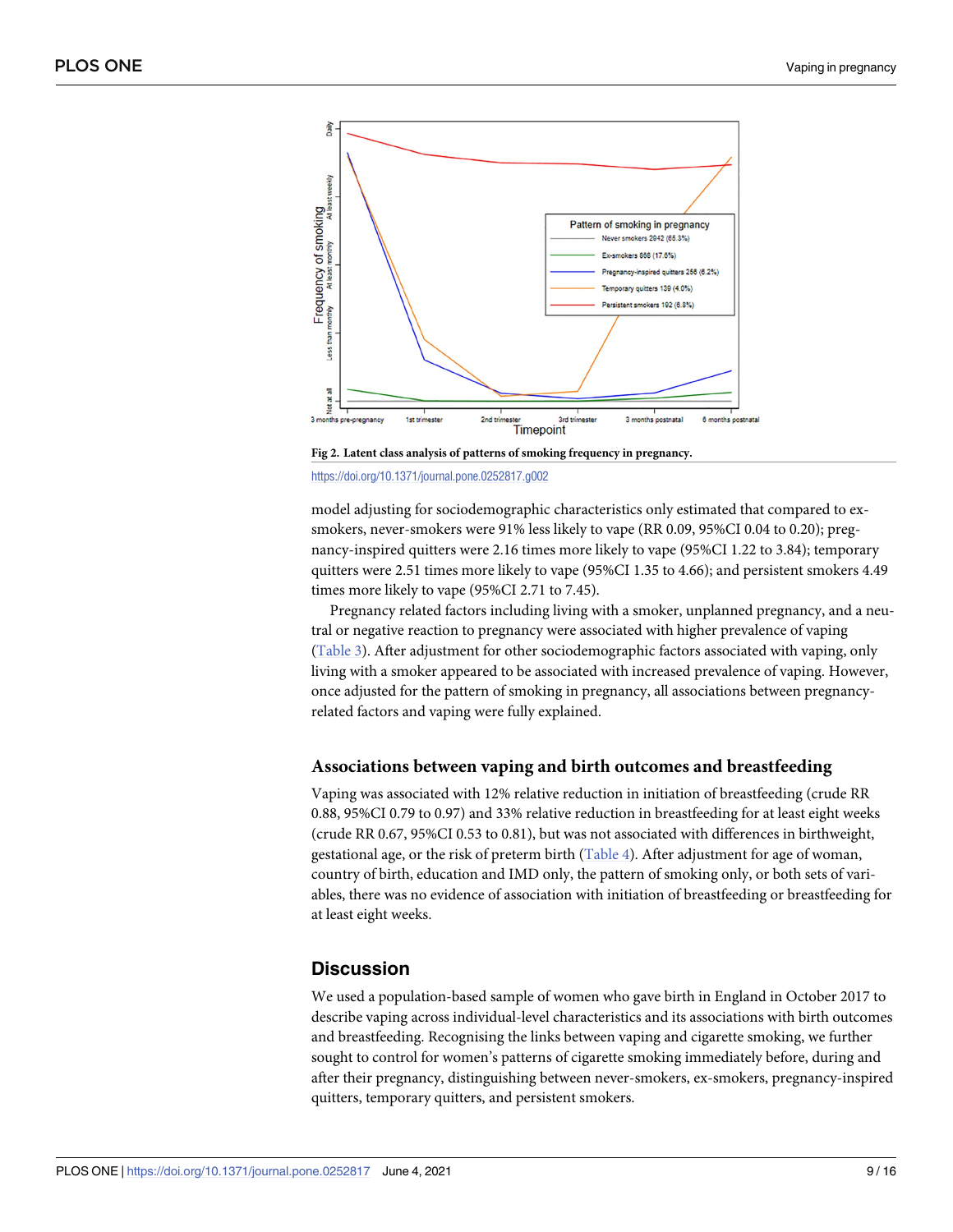<span id="page-9-0"></span>

| Factors                                      | Vaping/<br>Total <sup>1</sup> | <b>Proportion vaping</b><br>$(%)^2$ | Unadjusted                                     |         | <b>Adjusted for smoking</b><br>pattern only     |       | <b>Adjusted for</b><br>sociodemographic<br>characteristics only <sup>3</sup> |         | <b>Adjusted for smoking</b><br>pattern and<br>sociodemographic<br>characteristics <sup>4</sup> |       |
|----------------------------------------------|-------------------------------|-------------------------------------|------------------------------------------------|---------|-------------------------------------------------|-------|------------------------------------------------------------------------------|---------|------------------------------------------------------------------------------------------------|-------|
|                                              |                               |                                     | Risk ratio $p$ -value<br>$(95\% \text{ CI})^2$ |         | Risk ratio $p$ -<br>$(95\% \text{ CI})^2$ value |       | Risk ratio $p$ -value<br>$(95\% \text{ CI})^2$                               |         | Risk ratio $ p-$<br>$(95\% \text{ CI})^2$ value                                                |       |
| Help and support from<br>others <sup>5</sup> |                               |                                     | 1.02 (0.91 to<br>1.14)                         | 0.722   | 0.99 (0.89 to $\vert$ 0.908<br>1.11)            |       | 1.00 (0.89 to $\vert$ 0.959<br>1.12)                                         |         |                                                                                                |       |
| Living with someone<br>who smokes            |                               |                                     |                                                |         |                                                 |       |                                                                              |         |                                                                                                |       |
| No                                           | 56/3,685                      | 1.98                                | ref.                                           |         | ref.                                            |       | ref.                                                                         | < 0.001 | ref. $ $                                                                                       | 0.932 |
| Yes                                          | 41/670                        | 6.31                                | 3.19 (2.24 to<br>4.54)                         | < 0.001 | 1.02 (0.71 to $ $<br>1.47)                      | 0.917 | 2.34 (1.61 to<br>3.40)                                                       |         | $1.02(0.70)$ to<br>1.47)                                                                       |       |
| Planned pregnancy                            |                               |                                     |                                                |         |                                                 |       |                                                                              |         |                                                                                                |       |
| No                                           | 34/821                        | 4.67                                | ref.                                           | < 0.001 | ref.                                            |       | ref.                                                                         | 0.057   |                                                                                                |       |
| Yes                                          | 65/3,560                      | 2.23                                | 0.48(0.34)<br>0.68)                            |         | 1.00(0.71 to<br>1.41)                           | 0.996 | $0.70(0.48)$ to<br>1.01)                                                     |         |                                                                                                |       |
| Reaction to pregnancy                        |                               |                                     |                                                |         |                                                 |       |                                                                              |         |                                                                                                |       |
| Positive                                     | 66/3,536                      | 2.36                                | ref.                                           | 0.002   | ref.                                            |       | ref.                                                                         | 0.167   | -                                                                                              |       |
| Neutral or negative <sup>6</sup>             | 30/771                        | 4.28                                | $1.81(1.25)$ to<br>2.62)                       |         | 1.09(0.76)<br>1.56)                             | 0.647 | $1.31(0.89)$ to<br>1.93)                                                     |         | —                                                                                              |       |

<sup>1</sup>Unweighted

2 Weighted

<sup>3</sup>Adjusting for age of woman, country of birth, education and IMD quintile

4 Adjusting for smoking pattern in pregnancy, in addition to age of woman, country of birth, education and IMD quintile

5 Measured on a Likert-type scale ranging from 0 which represented no support at all to 6 representing complete support

<sup>6</sup>Out of 55 women who cited a 'negative' reaction only one reported vaping; out of 716 women who cited a 'neutral' reaction, 29 reported vaping

Adjusted estimates are not reported if there is no evidence of association in the unadjusted or adjusted estimate in the previous step of sequential adjustment

<https://doi.org/10.1371/journal.pone.0252817.t003>

#### **[Table](#page-8-0) 4. Effects of vaping on birth outcomes and breastfeeding.**

| Outcome                               | Not vaping<br>$(N = 4,322)$ | Vaping<br>$(N = 99)$      | Unadjusted                           |             | <b>Adjusted for smoking</b><br>pattern only |                         | <b>Adjusted for</b><br>sociodemographic<br>characteristics only <sup>3</sup> |                                            | <b>Adjusted for smoking</b><br>pattern and<br>sociodemographic<br>characteristics <sup>4</sup> |                         |
|---------------------------------------|-----------------------------|---------------------------|--------------------------------------|-------------|---------------------------------------------|-------------------------|------------------------------------------------------------------------------|--------------------------------------------|------------------------------------------------------------------------------------------------|-------------------------|
|                                       | Mean $(SE)^2$               | Mean $(SE)^2$             | Difference (95%   p-value<br>$CI)^2$ |             | Difference (95%   p-                        | $CI$ <sup>2</sup> value | Difference $(95\%$ p-                                                        | $\left  \text{CI} \right ^2 \text{ value}$ | Difference (95%   p-                                                                           | $CI$ <sup>2</sup> value |
| Birthweight <sup>5</sup> , grams      | 3,365(9.19)                 | 3,387<br>(55.21)          | $-39.7$ ( $-130.3$ to<br>51.0)       | 0.391       | $-29.8$ ( $-124.6$ to<br>64.9)              | 0.537                   | $-41.7$ ( $-132.6$ to   0.368<br>49.2)                                       |                                            | $-31.7$ ( $-125.8$ to  <br>62.5)                                                               | 0.509                   |
| Gestational age, weeks                | 39.2(0.03)                  | 39.0 (0.23)               | $-0.21$ ( $-0.58$ to<br>0.17)        | 0.287       | $-0.18$ ( $-0.57$ to<br>0.22)               | 0.378                   | $-0.19$ ( $-0.57$ to   0.326<br>0.19)                                        |                                            | $-0.18$ ( $-0.58$ to<br>0.21)                                                                  | 0.357                   |
|                                       | $n^{1}$ (% <sup>2</sup> )   | $n^{1}$ (% <sup>2</sup> ) | Risk ratio (95%<br>$CI)^2$           | p-<br>value | Risk ratio (95%<br>$CI)^2$                  | $p-$<br>value           | Risk ratio (95%<br>$CI)^2$                                                   | $p-$<br>value                              | Risk ratio (95%<br>$\mathbf{CI})^2$                                                            | $p-$<br>value           |
| Preterm birth                         | 303 (7.34)                  | 8(9.37)                   | $1.28(0.57)$ to<br>1.98)             | 0.394       | $1.30(0.54)$ to<br>2.05)                    | 0.390                   | 1.25 (0.55 to $ $<br>1.95)                                                   | 0.444                                      | 1.29 (0.54 to<br>2.04)                                                                         | 0.403                   |
| Initiation of<br>breastfeeding        | 3,847 (85.60)               | 79 (75.12)                | $0.88(0.79)$ to<br>0.97)             | 0.001       | 1.03 (0.97 to $ $<br>1.08)                  | 0.379                   | 1.00 (0.95 to $ $<br>1.06)                                                   | 0.973                                      | 1.03 (0.98 to $ $<br>1.08)                                                                     | 0.210                   |
| Breastfeeding for at<br>least 8 weeks | 2,848 (61.48)               | 42(41.36)                 | $0.67(0.53)$ to<br>0.81)             | < 0.001     | $0.99(0.84 \text{ to }$<br>1.14)            | 0.914                   | $0.92$ (0.79 to<br>1.05)                                                     | 0.201                                      | 1.04 (0.91 to $ $<br>1.17)                                                                     | 0.571                   |

<sup>1</sup>Unweighted

2 Weighted

<sup>3</sup>Adjusting for age of woman, country of birth, education and IMD quintile

4 Adjusting for smoking pattern in pregnancy, in addition to age of woman, country of birth, education and IMD quintile

<sup>5</sup>Gestational age-adjusted

<https://doi.org/10.1371/journal.pone.0252817.t004>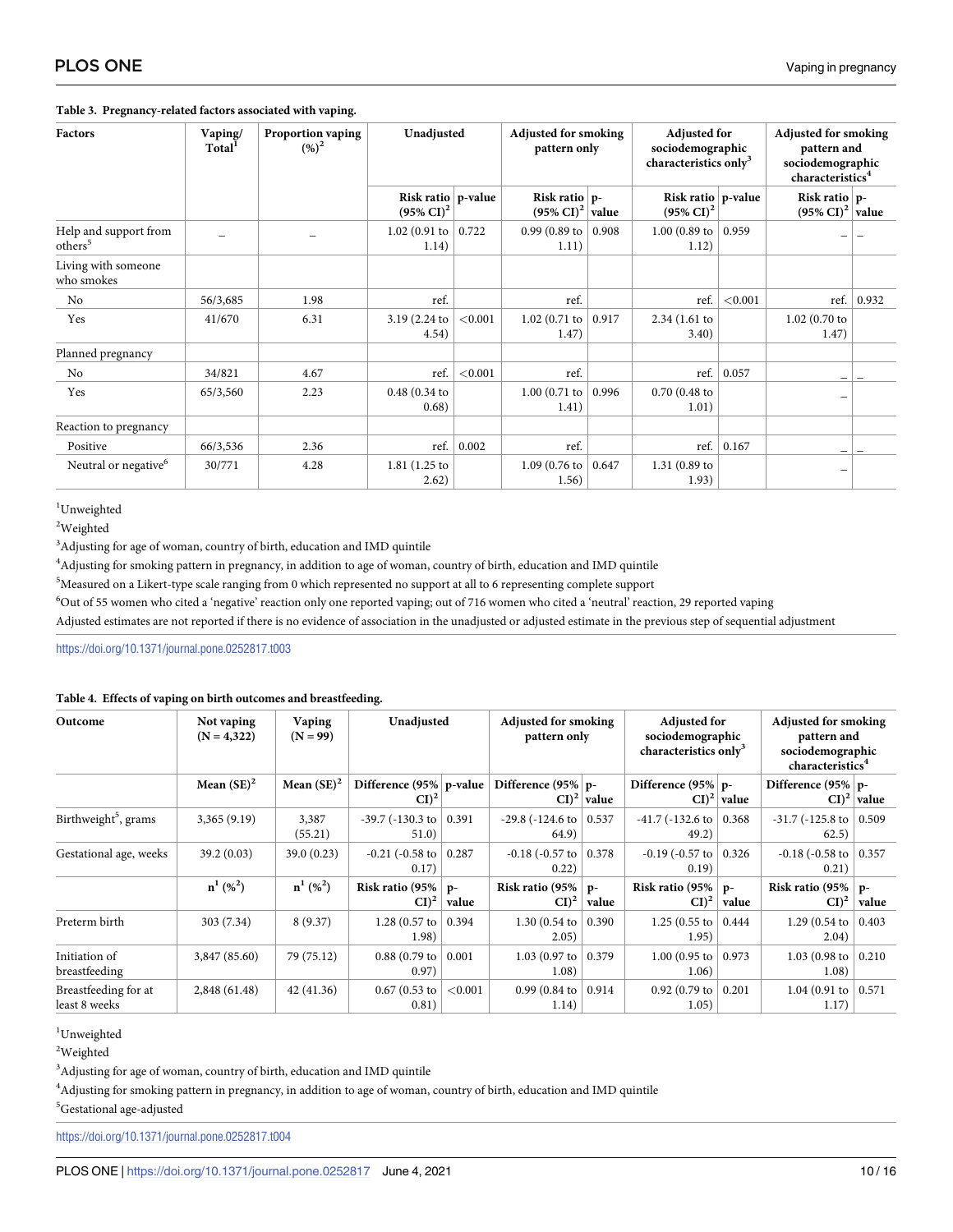<span id="page-10-0"></span>We found that 2.8% (95%CI 2.4% to 3.4%) of the women sampled were vaping after they were aware of their pregnancy, with a higher adjusted prevalence of vaping among younger women, women born in the UK, women who left full-time education at a younger age, women living in the most deprived areas, and women who lived with a smoker during their pregnancy. Women's smoking patterns were strongly associated with vaping and ranged from an adjusted prevalence of vaping in never-smokers being a tenth of that in ex-smokers, to an over five-fold relative increase among persistent smokers. Further adjusting the associations between women's sociodemographic characteristics and vaping for smoking patterns fully explained all associations; this could in part be due to commonality between the characteristics of smokers and vapers, in particular the indicators of socioeconomic position such as education, IMD and marital status. Vaping was also associated with lower probability of breastfeeding initiation and lower probability of breastfeeding for at least eight weeks, although these associations were fully explained by maternal characteristics associated with vaping upon adjustment.

The prevalence of vaping estimated in this study was lower than that from a survey of women who were attending hospital antenatal care appointments at 8 to 24 weeks into their pregnancy, which was conducted in England and Scotland between June and November 2017 [\[37\]](#page-14-0). Like our study, the antenatal survey found that most of the women who vaped also smoked, however they reported a higher prevalence of current vaping than we observed: 4.8% (95%CI 4.1 to 5.6), of which 1.3% (95%CI 1.0 to 1.8) were exclusive vapers and 3.5% (95%CI 2.9 to 4.2) were dual cigarette smokers and vapers. The difference in methodological approaches may explain some of the observed discrepancy in the prevalence estimates: the antenatal survey was based on screening for a study of attitudes to vaping among women at selected hospital sites, as such it is less likely to be representative of the national population and more prone to selection bias than the NMS 2018 which identified and invited all eligible women to participate. For example, non-smoking or non-vaping women may have been more likely to take part in the NMS 2018 because it was about health in general, but less likely to participate in a survey about smoking.

Our findings are more similar to those from a US survey of women aged 18 to 44 years conducted between 2014 and 2017 which found a 3.6% prevalence of vaping in pregnancy (versus 2.8% in this sample) and an 8% prevalence of cigarette smoking (compared to the 6.8% persistent smokers in this sample) [[38](#page-14-0)]. While the US study observed that the prevalence of vaping among pregnant women was 38.9% in current cigarette smokers, 1.3% in ex-smokers, and 0.3% in never-smokers, our study found a 34.9% prevalence among women who smoked at any point during pregnancy (including quitters), 3.3% among ex-smokers and 0.3% among never smokers. However, unlike the US study which compared vaping and smoking in both pregnant and non-pregnant women, our study was limited to pregnant women only. Importantly, the US study observed similar prevalence of vaping in both pregnant and non-pregnant women but lower prevalence of cigarette smoking in pregnant women. Nevertheless other US studies have observed a similar pattern of higher prevalence of vaping in pregnancy among current or recent cigarette smokers [\[39–41](#page-14-0)], and a systematic review found a range of prevalence estimates ranging between 1.2% and 7.0% across studies [[21](#page-13-0)].

In the general population of adults in England, vaping is more common among cigarette smokers than non- or ex-smokers [\[42\]](#page-14-0) and this pattern is likely to be maintained among pregnant women. The higher prevalence of vaping among women who continued smoking throughout their pregnancy and afterwards compared to women who quit either temporarily or beyond the end of pregnancy could indicate the use of vaping in addition to, rather than as a substitute for, cigarette smoking. It may also indicate women who were more frequent smokers attempted to use vaping to quit smoking but were unsuccessful. This may have adverse implications on the effectiveness of vaping as a smoking cessation aid for pregnant women;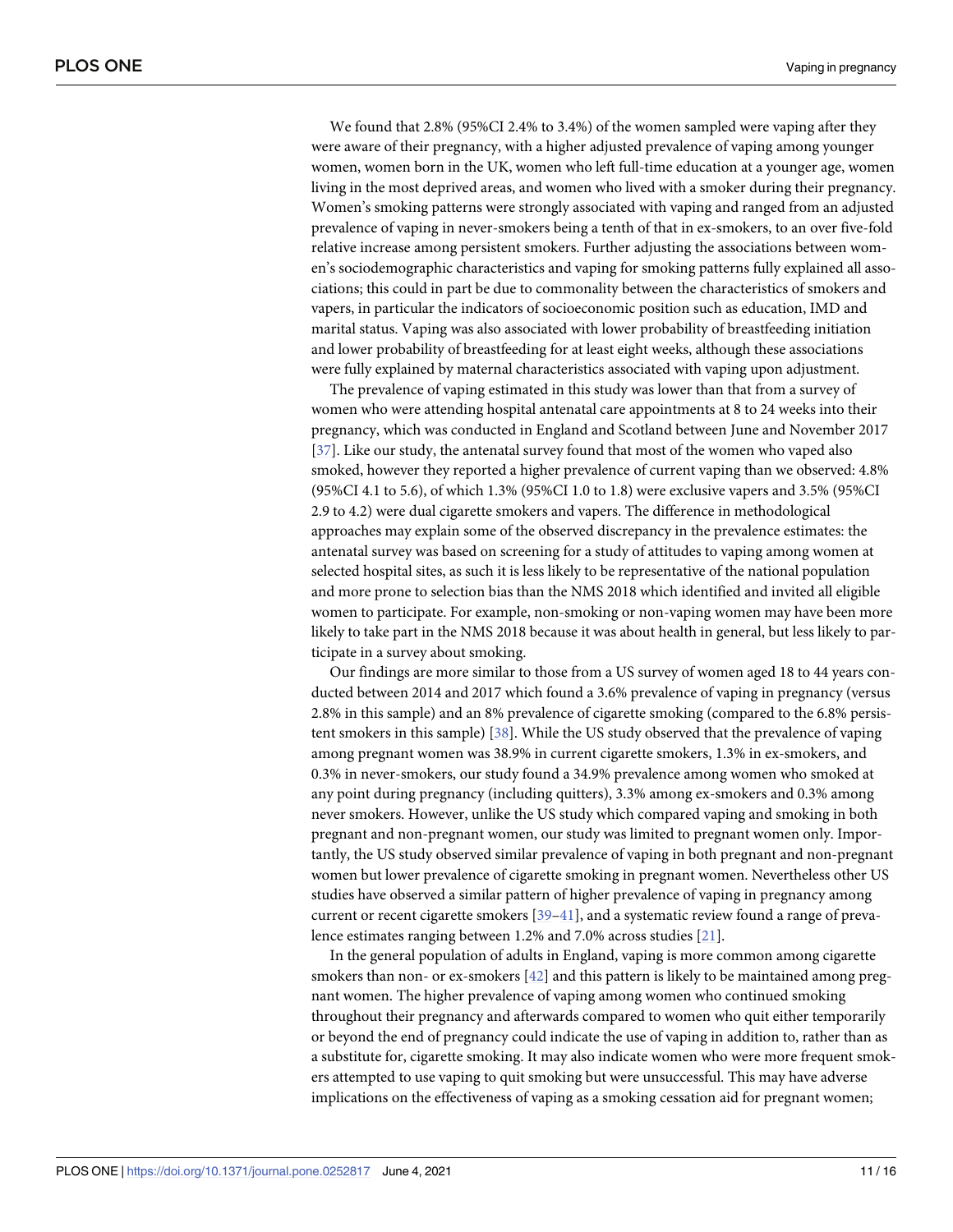<span id="page-11-0"></span>indeed a systematic review exploring smoking cessation among electronic cigarette users compared to non-users found lower odds of success of quitting cigarettes among vapers, whether or not they took up vaping with an intention to quit smoking [[43](#page-14-0)]. A more recent review found higher rates of quitting among users of nicotine-containing vaping devices compared to individuals using non-nicotine vaping devices (moderate-certainty evidence), nicotine replacement therapy (moderate-certainty evidence), or behavioural support or no support (low-certainty evidence) [[44](#page-14-0)]. Another study found evidence of greater likelihood of transitioning to vaping in addition to–rather than as substitute for–cigarette smoking among pregnant women [[45](#page-14-0)]. Nevertheless, successfully replacing smoking with vaping may be beneficial in pregnancy because vaping is thought to be associated with a lower risk of harm compared to cigarette smoking [\[46,](#page-15-0) [47\]](#page-15-0).

Women who reported vaping were less likely to initiate breastfeeding, although the effect of vaping on breastfeeding was reduced after accounting for country of birth and IMD, highlighting the strong social patterning of vaping by pregnant women. Vaping women who initiated breastfeeding were more likely to stop breastfeeding sooner than those who did not vape. Both of these findings are consistent with established evidence of reduced prevalence and duration of breastfeeding among women who smoke cigarettes [[48](#page-15-0), [49](#page-15-0)]. These effects have been attributed to reduced milk production and shorter lactation periods in women exposed to tobacco [\[50,](#page-15-0) [51\]](#page-15-0). There is also evidence of an adverse effect on milk production and lactation among women exposed to second-hand smoke [\[52\]](#page-15-0) suggesting that the higher prevalence of vaping among women living with smokers could compound the negative consequences of vaping on breastfeeding. The home environment may also contribute to the lower rate of initiation of breastfeeding among women who vaped, as implied by the finding that women living with a smoker were more likely to vape. This is consistent with evidence that women living with a smoker were more likely to continue smoking during their pregnancy and to relapse after pregnancy if they quit during pregnancy [\[53\]](#page-15-0).

Although previous studies have highlighted evidence of increased risk of adverse birth outcomes such as small-for-gestational-age, low birthweight, and preterm birth, with exposure to tobacco through vaping [\[54–56](#page-15-0)], we did not observe any associations between vaping and preterm birth, gestation, or birthweight. This could be attributed to various factors: for example, our study had a comparatively small number of women reporting vaping, resulting in relatively lower power to identify associations. Another potential limitation was that exposures and outcomes were measured retrospectively through self-report. Self-reported outcomes could be subject to recall bias, and self-reported measures of smoking and vaping in pregnancy could be subject to social desirability bias which could result in an underestimate of the true prevalence and frequency of vaping and smoking; indeed a lower estimate of the prevalence of smoking at the time of giving birth was observed in the NMS 2018 (7%) compared to a contemporaneous survey by the Department of Health and Social Care (10.8%) [[25](#page-14-0)] in which data on prevalence was collected by the midwife. Retrospective measurement of events occurring up to 21 months in the past could be subject to recall bias. As with other observational studies, there is a limit to the extent to which causal inferences can be drawn from this study, especially due to the possibility of residual confounding by other factors not measured or adjusted for. The lack of detailed data on vaping at different time-points before, during and after pregnancy, similar to the smoking data, or on frequency, quantity, type of device or level of nicotine in vaping products used, was another limitation. The NMS 2018 pilot study [[34](#page-14-0)] had included questions on vaping at different time-points, but the prevalence of vaping at many of the time-points was so low that the detailed questions were deemed not to be useful, and the format of the question was revised for the main study to assess prevalence of vaping of any frequency after awareness of pregnancy. Data on the number of cigarettes smoked per day was also not collected. Lastly,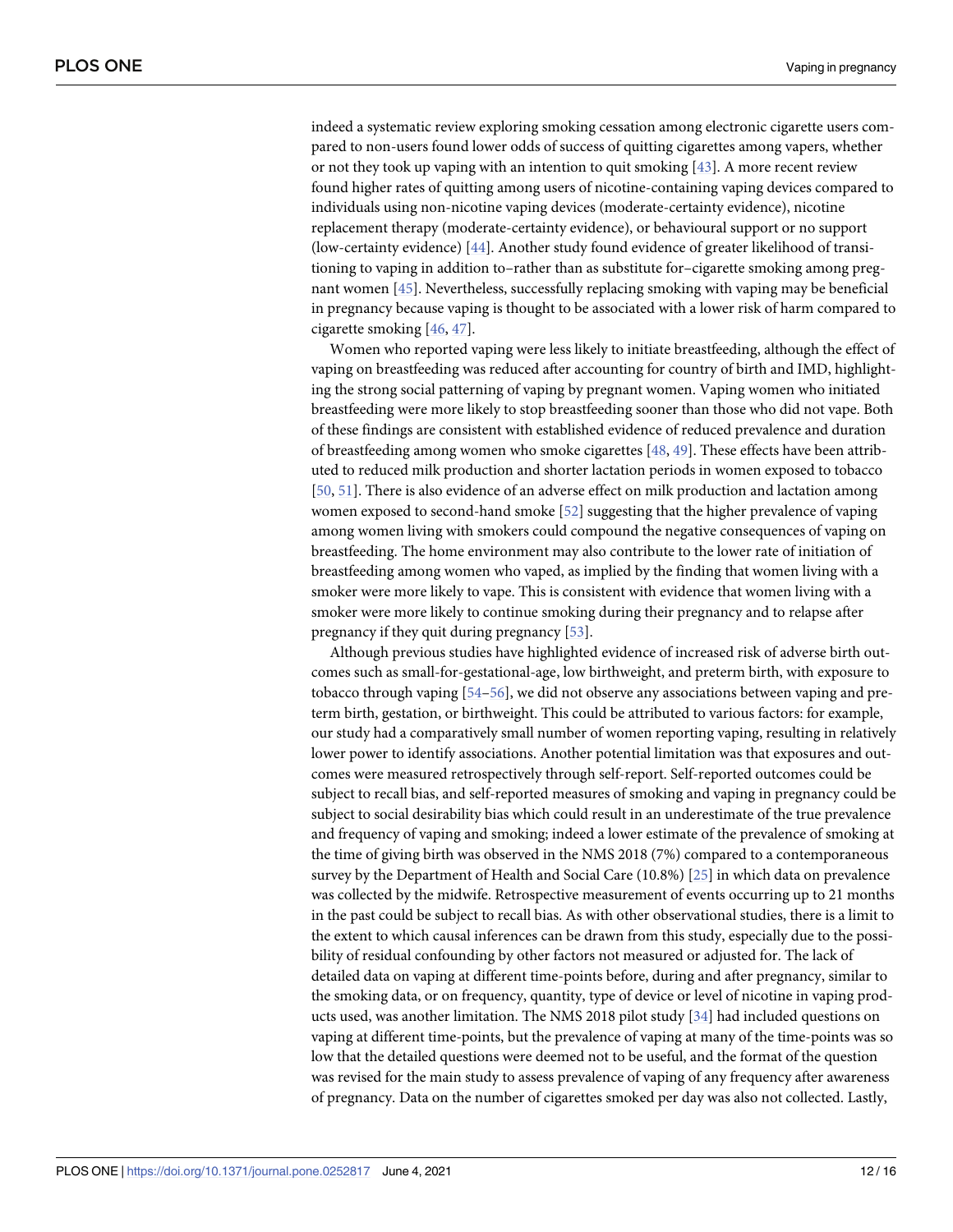<span id="page-12-0"></span>the response rate to the NMS 2018 was low, although this was consistent with a secular trend of declining response rates in other recent population based surveys in England [[57](#page-15-0)]. Nevertheless the use of appropriately-derived survey weights [\[58\]](#page-15-0) is likely to have resulted in valid estimates even with these low response rates.

Despite these limitations, this study featured a large enough sample of women to robustly estimate the prevalence of vaping and identify its associations with other factors. The wellestablished format of the NMS also helped to obtain a representative sample of women who had recently had a baby. Availability of additional individual characteristics of all eligible women from the ONS also aided the derivation of suitable sampling weights to further improve our estimates.

### **Conclusions**

The prevalence of vaping among pregnant women in England is low. Nevertheless, vaping appears to be more common among women who smoke persistently during their pregnancy than among those who quit or do not smoke. If the prevalence of vaping continues to increase as suggested by current trends and if vaping in pregnancy continues to co-occur with persistent cigarette smoking rather than cessation, then there is potential for increased prevalence of adverse outcomes of pregnancy and birth. This study recommends the development of alternative smoking cessation or smoking reduction tools for particular use in pregnancy which limit harms to mother and baby.

#### **Acknowledgments**

Most thanks are due to the many women who participated in the surveys and to the women who provided input into the development of the NMS. Staff at the Office for National Statistics drew the samples and managed the mailings but bear no responsibility for analysis or interpretation of the data.

#### **Author Contributions**

**Conceptualization:** Siaˆn Harrison, Fiona Alderdice, Claire Carson, Maria A. Quigley.

Data curation: Siân Harrison, Fiona Alderdice, Maria A. Quigley.

**Formal analysis:** Charles Opondo.

**Funding acquisition:** Fiona Alderdice, Maria A. Quigley.

Investigation: Charles Opondo, Siân Harrison, Fiona Alderdice, Claire Carson, Maria A. Quigley.

**Methodology:** Charles Opondo, Siaˆn Harrison, Fiona Alderdice, Claire Carson, Maria A. Quigley.

**Supervision:** Fiona Alderdice, Maria A. Quigley.

**Writing – original draft:** Charles Opondo.

**Writing – review & editing:** Charles Opondo, Siaˆn Harrison, Fiona Alderdice, Claire Carson, Maria A. Quigley.

#### **References**

**[1](#page-1-0).** World Health Organization, "WHO Global Report: Mortality Attributable To Tobacco," Who Glob. Rep., p. 392, 2012, ISBN 9789241564434.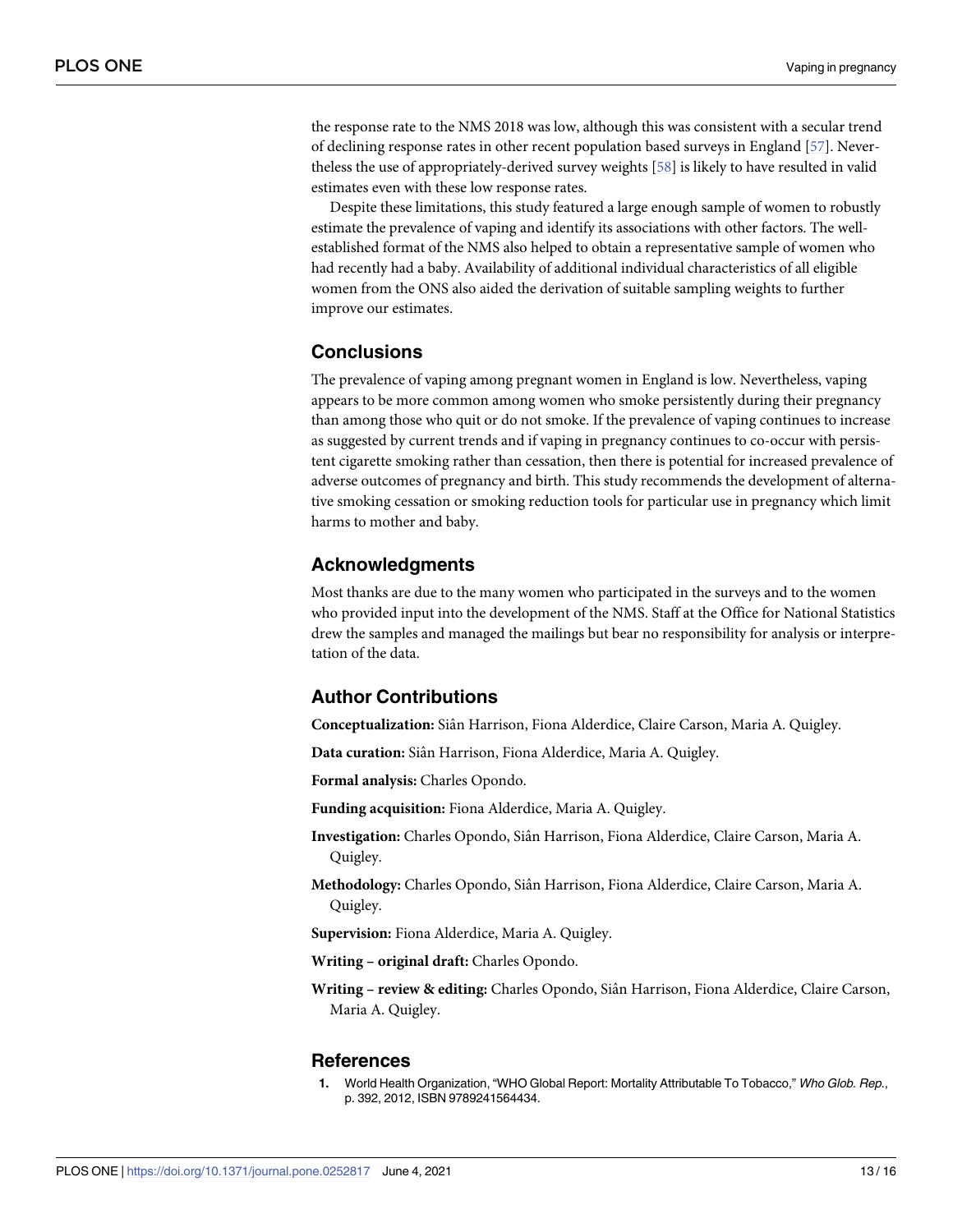- <span id="page-13-0"></span>**[2](#page-1-0).** Rogers J. M., "Tobacco and pregnancy," Reprod. Toxicol., vol. 28, no. 2, pp. 152–160, Sep. 2009, <https://doi.org/10.1016/j.reprotox.2009.03.012> PMID: [19450949](http://www.ncbi.nlm.nih.gov/pubmed/19450949)
- **3.** Andres R. L. and Day M. C., "Perinatal complications associated with maternal tobacco use," Semin. Neonatol., vol. 5, no. 3, pp. 231–241, 2000, <https://doi.org/10.1053/siny.2000.0025> PMID: [10956448](http://www.ncbi.nlm.nih.gov/pubmed/10956448)
- **[4](#page-1-0).** Tikkanen M., Nuutila M., Hiilesmaa V., Paavonen J., and Ylikorkala O., "Prepregnancy risk factors for placental abruption," Acta Obstet. Gynecol. Scand., vol. 85, no. 1, pp. 40–44, Jan. 2006, [https://doi.org/](https://doi.org/10.1080/00016340500324241) [10.1080/00016340500324241](https://doi.org/10.1080/00016340500324241) PMID: [16521678](http://www.ncbi.nlm.nih.gov/pubmed/16521678)
- **[5](#page-1-0).** World Health Organization, "Framework convention on tobacco control," 2003.
- **[6](#page-1-0).** Guindon G. and Boisclair D., "Past, Current and Future Trends in Tobacco Use," Tob. Control, 2003.
- **[7](#page-1-0).** Colman G. J. and Joyce T., "Trends in smoking before, during, and after pregnancy in ten states," Am. J. Prev. Med., vol. 24, no. 1, pp. 29–35, Jan. 2003, [https://doi.org/10.1016/s0749-3797\(02\)00574-3](https://doi.org/10.1016/s0749-3797%2802%2900574-3) PMID: [12554021](http://www.ncbi.nlm.nih.gov/pubmed/12554021)
- **8.** Jaakkola N., Jaakkola M. S., Gissler M., and Jaakkola J. J. K., "Smoking during pregnancy in Finland: Determinants and trends, 1987–1997," Am. J. Public Health, vol. 91, no. 2, pp. 284–286, 2001, [https://](https://doi.org/10.2105/ajph.91.2.284) [doi.org/10.2105/ajph.91.2.284](https://doi.org/10.2105/ajph.91.2.284) PMID: [11211639](http://www.ncbi.nlm.nih.gov/pubmed/11211639)
- **9.** Owen L., McNeill A., and Callum C., "Trends in smoking during pregnancy in England, 1992–7: Quota sampling surveys," Br. Med. J., vol. 317, no. 7160, p. 728, Sep. 1998, [https://doi.org/10.1136/bmj.317.](https://doi.org/10.1136/bmj.317.7160.728) [7160.728](https://doi.org/10.1136/bmj.317.7160.728) PMID: [9732341](http://www.ncbi.nlm.nih.gov/pubmed/9732341)
- **[10](#page-1-0).** Brown H. K. and Wilk P., "Changes in Smoking During Pregnancy in Ontario, 1995 to 2010: Results From the Canadian Community Health Survey," J. Obstet. Gynaecol. Canada, vol. 36, no. 10, pp. 878– 884, Oct. 2014, [https://doi.org/10.1016/S1701-2163\(15\)30436-9](https://doi.org/10.1016/S1701-2163%2815%2930436-9) PMID: [25375300](http://www.ncbi.nlm.nih.gov/pubmed/25375300)
- **[11](#page-1-0).** Bilano V. et al., "Global trends and projections for tobacco use, 1990–2025: An analysis of smoking indicators from the WHO Comprehensive Information Systems for Tobacco Control," Lancet, vol. 385, no. 9972, pp. 966–976, Mar. 2015, [https://doi.org/10.1016/S0140-6736\(15\)60264-1](https://doi.org/10.1016/S0140-6736%2815%2960264-1) PMID: [25784347](http://www.ncbi.nlm.nih.gov/pubmed/25784347)
- **[12](#page-1-0).** Sanford Z. and Goebel L., "E-cigarettes: an up to date review and discussion of the controversy," W. V. Med. J., vol. 110, no. 4, pp. 10–15, 2014. PMID: [25322582](http://www.ncbi.nlm.nih.gov/pubmed/25322582)
- **[13](#page-1-0).** McNeill A., Brose L. S., Calder R., Hitchman S. C., Hajek P., and M. H, "E-cigarettes: an evidence update," Public Heal. Engl., p. 111, 2015, Accessed: Mar. 27, 2020. [Online]. Available: [www.facebook.](http://www.facebook.com/PublicHealthEngland) [com/PublicHealthEngland](http://www.facebook.com/PublicHealthEngland).
- **[14](#page-1-0).** NHS, "Using e-cigarettes to stop smoking." [https://www.nhs.uk/live-well/quit-smoking/using-e](https://www.nhs.uk/live-well/quit-smoking/using-e-cigarettes-to-stop-smoking/)[cigarettes-to-stop-smoking/](https://www.nhs.uk/live-well/quit-smoking/using-e-cigarettes-to-stop-smoking/) (accessed Mar. 27, 2020).
- **[15](#page-1-0).** Viswam D., Trotter S., Burge P. S., and Walters G. I., "Respiratory failure caused by lipoid pneumonia from vaping e-cigarettes," BMJ Case Rep., vol. 2018, 2018, <https://doi.org/10.1136/bcr-2018-224350> PMID: [29982176](http://www.ncbi.nlm.nih.gov/pubmed/29982176)
- **16.** Arter Z. L., Wiggins A., Hudspath C., Kisling A., Hostler D. C., and Hostler J. M., "Acute eosinophilic pneumonia following electronic cigarette use," Respir. Med. Case Reports, vol. 27, Jan. 2019, [https://](https://doi.org/10.1016/j.rmcr.2019.100825) [doi.org/10.1016/j.rmcr.2019.100825](https://doi.org/10.1016/j.rmcr.2019.100825) PMID: [30963023](http://www.ncbi.nlm.nih.gov/pubmed/30963023)
- **17.** Layden J. E. et al., "Pulmonary illness related to e-cigarette use in Illinois and Wisconsin—Final report," N. Engl. J. Med., vol. 382, no. 10, pp. 903–916, Mar. 2020, <https://doi.org/10.1056/NEJMoa1911614> PMID: [31491072](http://www.ncbi.nlm.nih.gov/pubmed/31491072)
- **[18](#page-1-0).** Christiani D. C., "Vaping-induced acute lung injury," New England Journal of Medicine, vol. 382, no. 10. Massachussetts Medical Society, pp. 960–962, Mar. 05, 2020, <https://doi.org/10.1056/NEJMe1912032> PMID: [31491071](http://www.ncbi.nlm.nih.gov/pubmed/31491071)
- **[19](#page-1-0).** Cornish D., Brookman A., Horton M., and Scanlon S., "Adult smoking habits in the UK—Office for National Statistics," Office for National Statistics, 2019. [https://www.ons.gov.uk/](https://www.ons.gov.uk/peoplepopulationandcommunity/healthandsocialcare/healthandlifeexpectancies/bulletins/adultsmokinghabitsingreatbritain/latest) [peoplepopulationandcommunity/healthandsocialcare/healthandlifeexpectancies/bulletins/](https://www.ons.gov.uk/peoplepopulationandcommunity/healthandsocialcare/healthandlifeexpectancies/bulletins/adultsmokinghabitsingreatbritain/latest) [adultsmokinghabitsingreatbritain/latest](https://www.ons.gov.uk/peoplepopulationandcommunity/healthandsocialcare/healthandlifeexpectancies/bulletins/adultsmokinghabitsingreatbritain/latest) (accessed Mar. 24, 2020).
- **[20](#page-1-0).** Kock L., Shahab L., West R., and Brown J., "E-cigarette use in England 2014–17 as a function of socioeconomic profile," Addiction, vol. 114, no. 2, pp. 294-303, Feb. 2019, [https://doi.org/10.1111/add.](https://doi.org/10.1111/add.14446) [14446](https://doi.org/10.1111/add.14446) PMID: [30306714](http://www.ncbi.nlm.nih.gov/pubmed/30306714)
- **[21](#page-2-0).** Calder R., Gant E., Bauld L., McNeill A., Robson D., and Brose L. S., "Vaping in pregnancy: a systematic review," Nicotine Tob. Res., pp. 1–8, 2021, <https://doi.org/10.1093/ntr/ntaa228> PMID: [33161432](http://www.ncbi.nlm.nih.gov/pubmed/33161432)
- **[22](#page-2-0).** Cardenas V. M. et al., "Use of electronic nicotine delivery systems (ENDS) by pregnant women I: Risk of small-for-gestational-age birth," Tob. Induc. Dis., vol. 17, no. 44, 2019, [https://doi.org/10.18332/tid/](https://doi.org/10.18332/tid/106089) [106089](https://doi.org/10.18332/tid/106089) PMID: [31516487](http://www.ncbi.nlm.nih.gov/pubmed/31516487)
- **[23](#page-2-0).** Clemens M. M. et al., "Use of electronic nicotine delivery systems by pregnant women II: Hair biomarkers for exposures to nicotine and tobacco-specific nitrosamines," Tob. Induc. Dis., vol. 17, no. 50, 2019, <https://doi.org/10.18332/tid/105387> PMID: [31516493](http://www.ncbi.nlm.nih.gov/pubmed/31516493)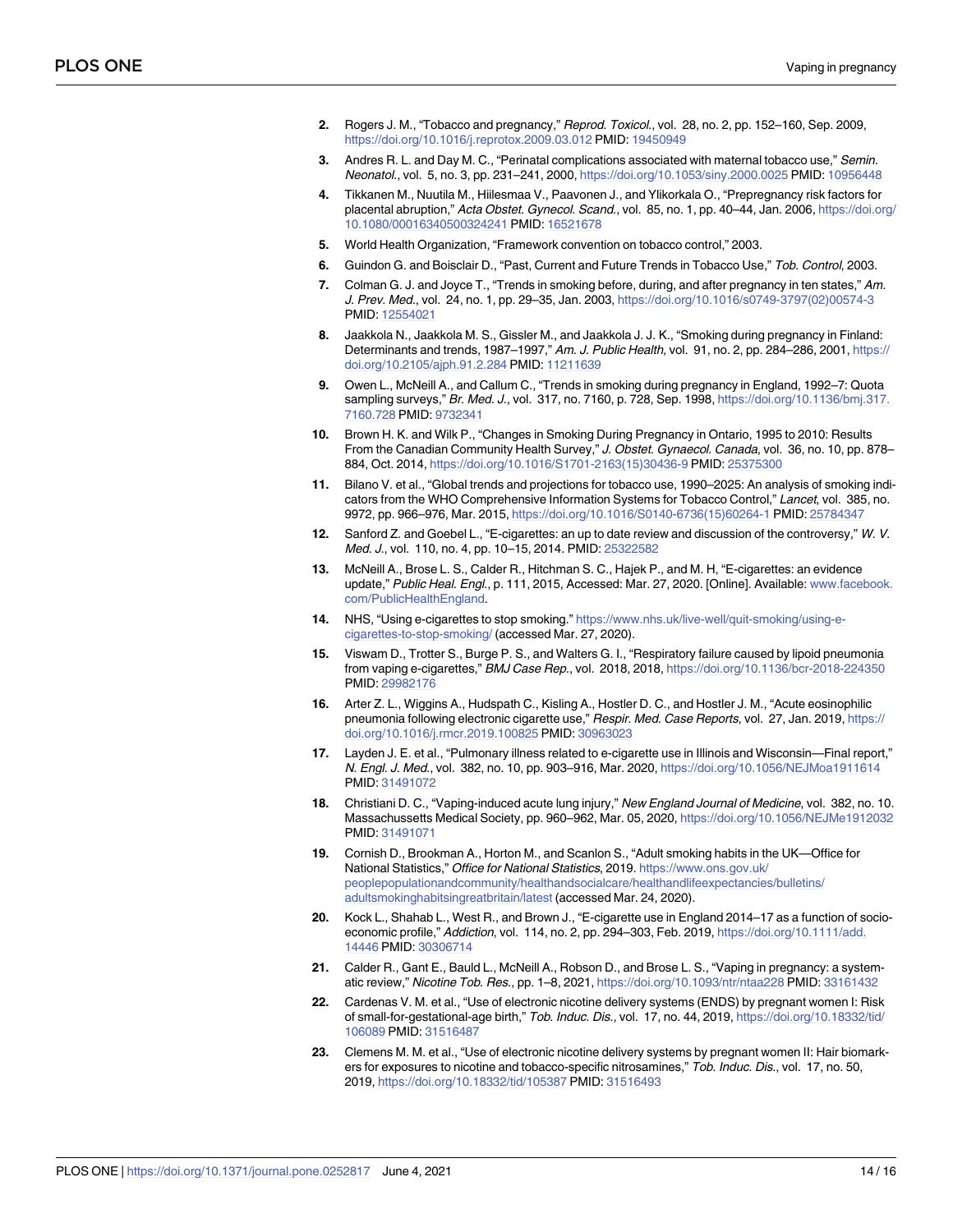- <span id="page-14-0"></span>**[24](#page-2-0).** McDonnell B. P., Dicker P., and Regan C. L., "Electronic cigarettes and obstetric outcomes: a prospective observational study," BJOG An Int. J. Obstet. Gynaecol., vol. 127, no. 6, pp. 750–756, May 2020, <https://doi.org/10.1111/1471-0528.16110> PMID: [32036628](http://www.ncbi.nlm.nih.gov/pubmed/32036628)
- **[25](#page-2-0).** Harrison S. E., Alderdice F., Henderson J., and Quigley M. A., "You and your baby: a national survey of health and care," Oxford, 2019.
- **[26](#page-2-0).** Audit Commission for Local Authorities and the National Health Service in England and Wales., First class delivery: improving maternity services in England and Wales. Audit Commission Publications, 1997.
- **27.** Redshaw M., Rowe R., Hockley C., and Brocklehurst P., "Recorded delivery: a national survey of women's experience of maternity care 2006," Oxford, 2007.
- **28.** Redshaw M. and Heikkila K., "Delivered with care: a national survey of women's experience of maternity care 2010," 2010.
- **[29](#page-2-0).** Redshaw M. and Henderson, "Safely delivered: a national survey of women's experience of maternity care 2014," 2014. Accessed: Jan. 22, 2020. [Online]. Available: [https://www.npeu.ox.ac.uk/downloads/](https://www.npeu.ox.ac.uk/downloads/files/reports/Safely) [files/reports/Safely](https://www.npeu.ox.ac.uk/downloads/files/reports/Safely) delivered NMS 2014.pdf.
- **[30](#page-3-0).** Mcandrew F., Thompson J., Fellows L., Large A., Speed M., and Renfrew M. J., "Infant Feeding Survey 2010," Nov. 2012. Accessed: Jan. 06, 2021. [Online]. Available: [www.ic.nhs.uk.](http://www.ic.nhs.uk)
- **[31](#page-3-0).** Office for National Statistics, "Opinions and Lifestyle Survey." [https://www.ons.gov.uk/aboutus/](https://www.ons.gov.uk/aboutus/whatwedo/paidservices/opinions) [whatwedo/paidservices/opinions](https://www.ons.gov.uk/aboutus/whatwedo/paidservices/opinions) (accessed Jan. 06, 2021).
- **[32](#page-3-0).** Noble M., Wright G., Smith G., and Dibben C., "Measuring multiple deprivation at the small-area level," Environ. Plan. A, vol. 38, no. 1, pp. 169–185, 2006, <https://doi.org/10.1068/a37168>
- **[33](#page-3-0).** Smith T., Noble M., Noble S., Wright G., McLennan D., and Plunkett E., The English Indices of Deprivation 2015—Technical Report, no. September. 2015.
- **[34](#page-4-0).** Harrison S. E., Henderson J., Alderdice F., and Quigley M. A., "You and your baby: a national survey of health and care—pilot survey," Oxford, 2019. Accessed: May 15, 2020. [Online]. Available: [https://](https://www.npeu.ox.ac.uk/downloads/files/maternity-surveys/reports/You) [www.npeu.ox.ac.uk/downloads/files/maternity-surveys/reports/You](https://www.npeu.ox.ac.uk/downloads/files/maternity-surveys/reports/You) and Your Baby Report.pdf.
- **[35](#page-4-0).** Fitzpatrick K. E., Gray R., and Quigley M. A., "Women's Longitudinal Patterns of Smoking during the Pre-Conception, Pregnancy and Postnatal Period: Evidence from the UK Infant Feeding Survey," PLoS One, vol. 11, no. 4, p. e0153447, Apr. 2016, <https://doi.org/10.1371/journal.pone.0153447> PMID: [27111661](http://www.ncbi.nlm.nih.gov/pubmed/27111661)
- **[36](#page-4-0).** Harrison S. E., Ayers S., Quigley M. A., Stein A., and Alderdice F., "Prevalence and risk factors for postpartum posttraumatic stress disorder in a population-based maternity survey in England," in-press, 2020.
- **[37](#page-10-0).** Bowker K. et al., "Pregnant women's use of e-cigarettes in the UK: a cross-sectional survey," BJOG, pp. 1471–0528.16553, Nov. 2020, <https://doi.org/10.1111/1471-0528.16553> PMID: [33012050](http://www.ncbi.nlm.nih.gov/pubmed/33012050)
- **[38](#page-10-0).** Liu B. et al., "National Estimates of e-Cigarette Use among Pregnant and Nonpregnant Women of Reproductive Age in the United States, 2014–2017," JAMA Pediatrics, vol. 173, no. 6. American Medical Association, pp. 600–602, Jun. 01, 2019, <https://doi.org/10.1001/jamapediatrics.2019.0658> PMID: [31034001](http://www.ncbi.nlm.nih.gov/pubmed/31034001)
- **[39](#page-10-0).** Hawkins S. S., Wylie B. J., and Hacker M. R., "Use of ENDS and Cigarettes During Pregnancy," Am. J. Prev. Med., vol. 58, no. 1, pp. 122–128, Jan. 2020, <https://doi.org/10.1016/j.amepre.2019.08.031> PMID: [31862099](http://www.ncbi.nlm.nih.gov/pubmed/31862099)
- **40.** Kapaya M. et al., "Use of Electronic Vapor Products Before, During, and After Pregnancy Among Women with a Recent Live Birth—Oklahoma and Texas, 2015," MMWR. Morb. Mortal. Wkly. Rep., vol. 68, no. 8, pp. 189–194, Mar. 2019, <https://doi.org/10.15585/mmwr.mm6808a1> PMID: [30817748](http://www.ncbi.nlm.nih.gov/pubmed/30817748)
- **[41](#page-10-0).** Kurti A. N. et al., "Tobacco and nicotine delivery product use in a national sample of pregnant women," Prev. Med. (Baltim)., vol. 104, pp. 50–56, Nov. 2017, <https://doi.org/10.1016/j.ypmed.2017.07.030> PMID: [28789981](http://www.ncbi.nlm.nih.gov/pubmed/28789981)
- **[42](#page-10-0).** McNeill A., Brose L. S., Calder R., Bauld L., and Robson D., "Vaping in England: an evidence update February 2019," London, Feb. 2019.
- **[43](#page-11-0).** Kalkhoran S. and Glantz S. A., "E-cigarettes and smoking cessation in real-world and clinical settings: A systematic review and meta-analysis," Lancet Respir. Med., vol. 4, no. 2, pp. 116–128, Feb. 2016, [https://doi.org/10.1016/S2213-2600\(15\)00521-4](https://doi.org/10.1016/S2213-2600%2815%2900521-4) PMID: [26776875](http://www.ncbi.nlm.nih.gov/pubmed/26776875)
- **[44](#page-11-0).** Hartmann-Boyce J. et al., "Electronic cigarettes for smoking cessation," Cochrane database Syst. Rev., vol. 10, p. CD010216, Oct. 2020, <https://doi.org/10.1002/14651858.CD010216.pub4> PMID: [33052602](http://www.ncbi.nlm.nih.gov/pubmed/33052602)
- **[45](#page-11-0).** Kurti A. N. et al., "Impact of electronic nicotine delivery systems and other respondent characteristics on tobacco use transitions among a U.S. national sample of women of reproductive age," Drug Alcohol Depend., vol. 207, p. 107801, Feb. 2020, <https://doi.org/10.1016/j.drugalcdep.2019.107801> PMID: [31855658](http://www.ncbi.nlm.nih.gov/pubmed/31855658)